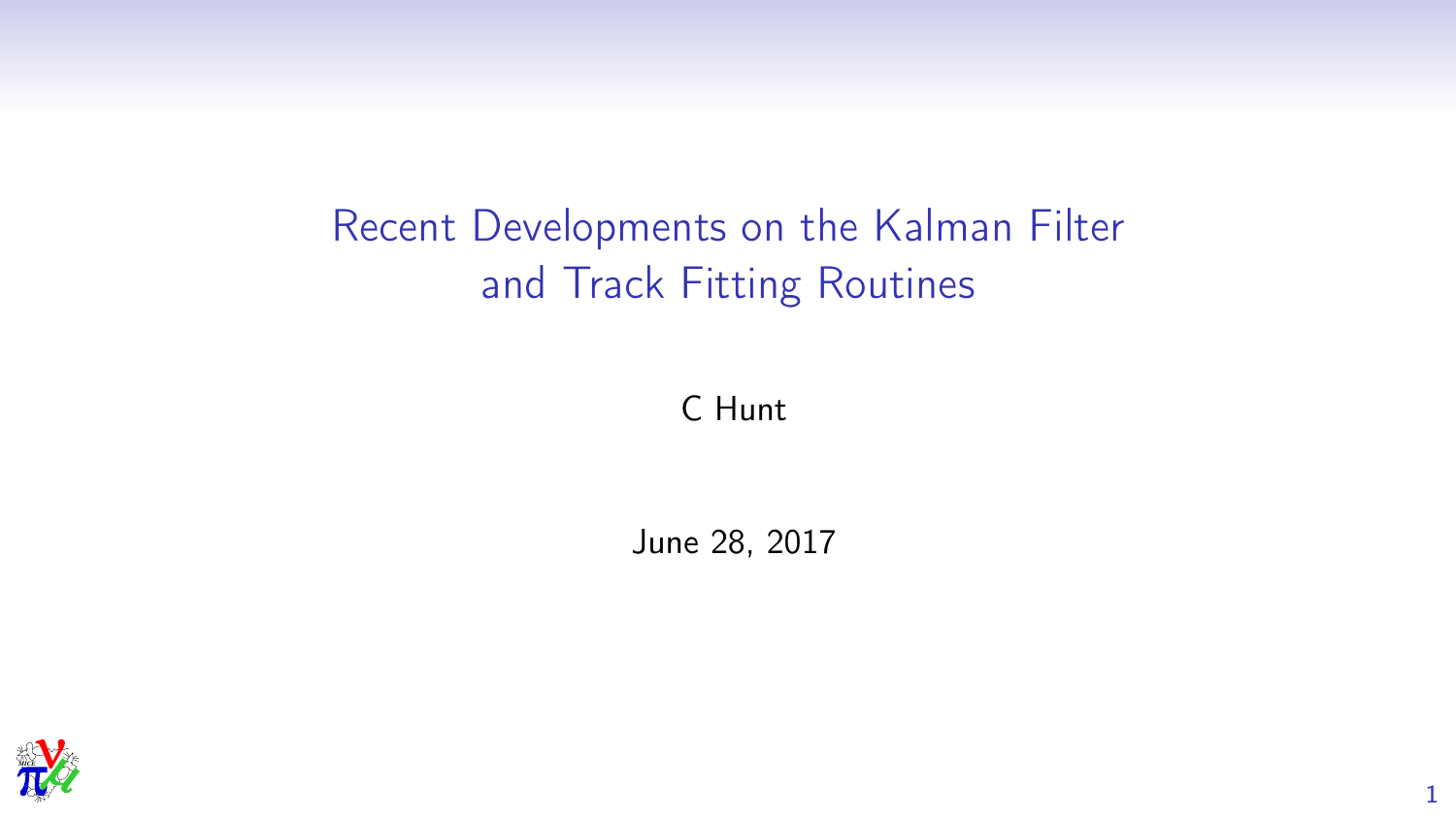# **Contents**

1. A brief (and recent) history

Recent happenings, current status and the current results

2. Pattern Recognition

Recent improvements and updates from Adam

3. Simple Models

In depth scruitiny of statistical quantities and what affects them

4. MAUS-Specific models

Ideal verses actually behaviour of the straight and helical fits

5. Summary of Results

The key things to remember - a message to the analysis group

6. Remaining Steps and my to-do list

What's required for analyses and publications without concern

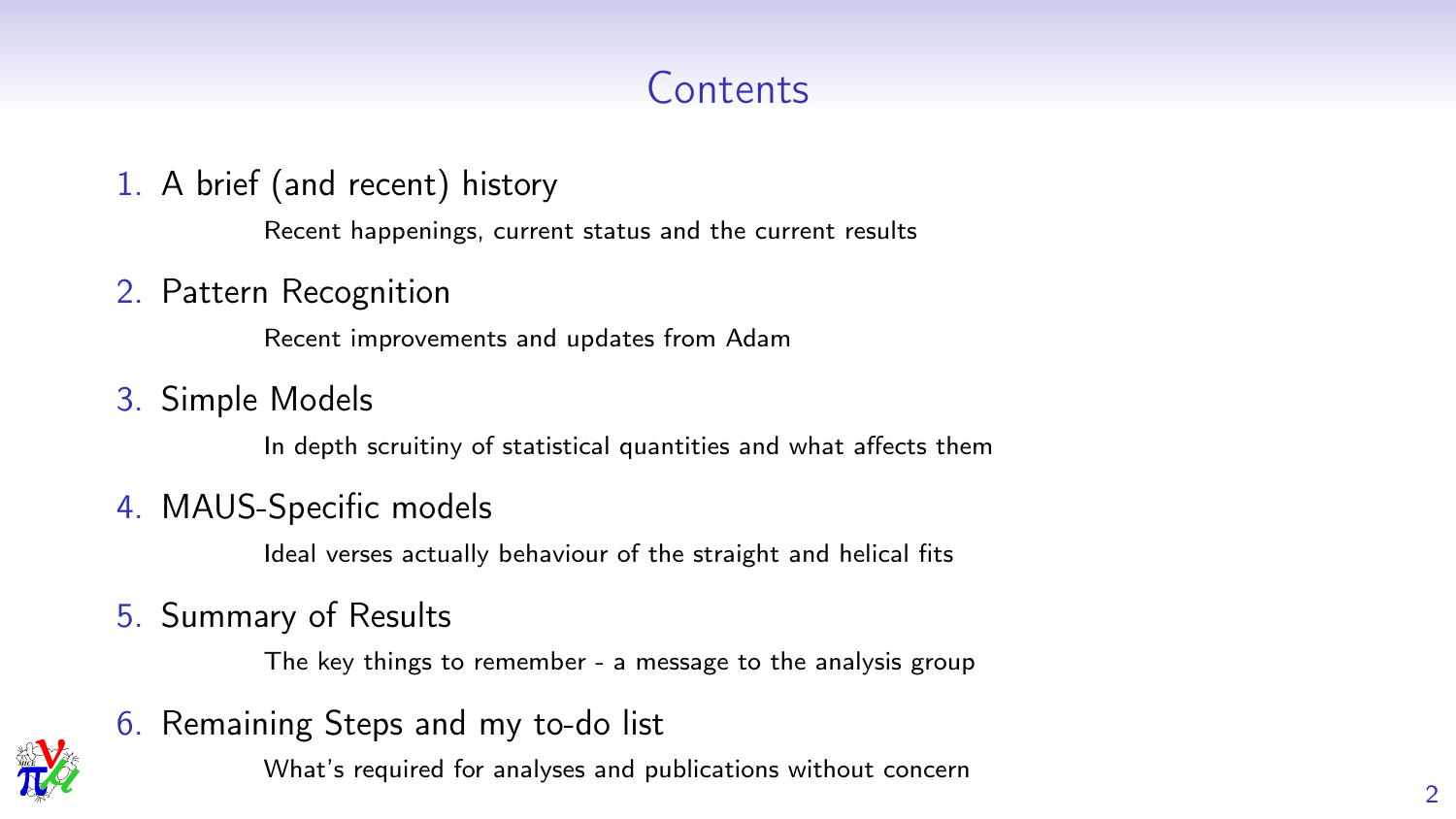# Recent History

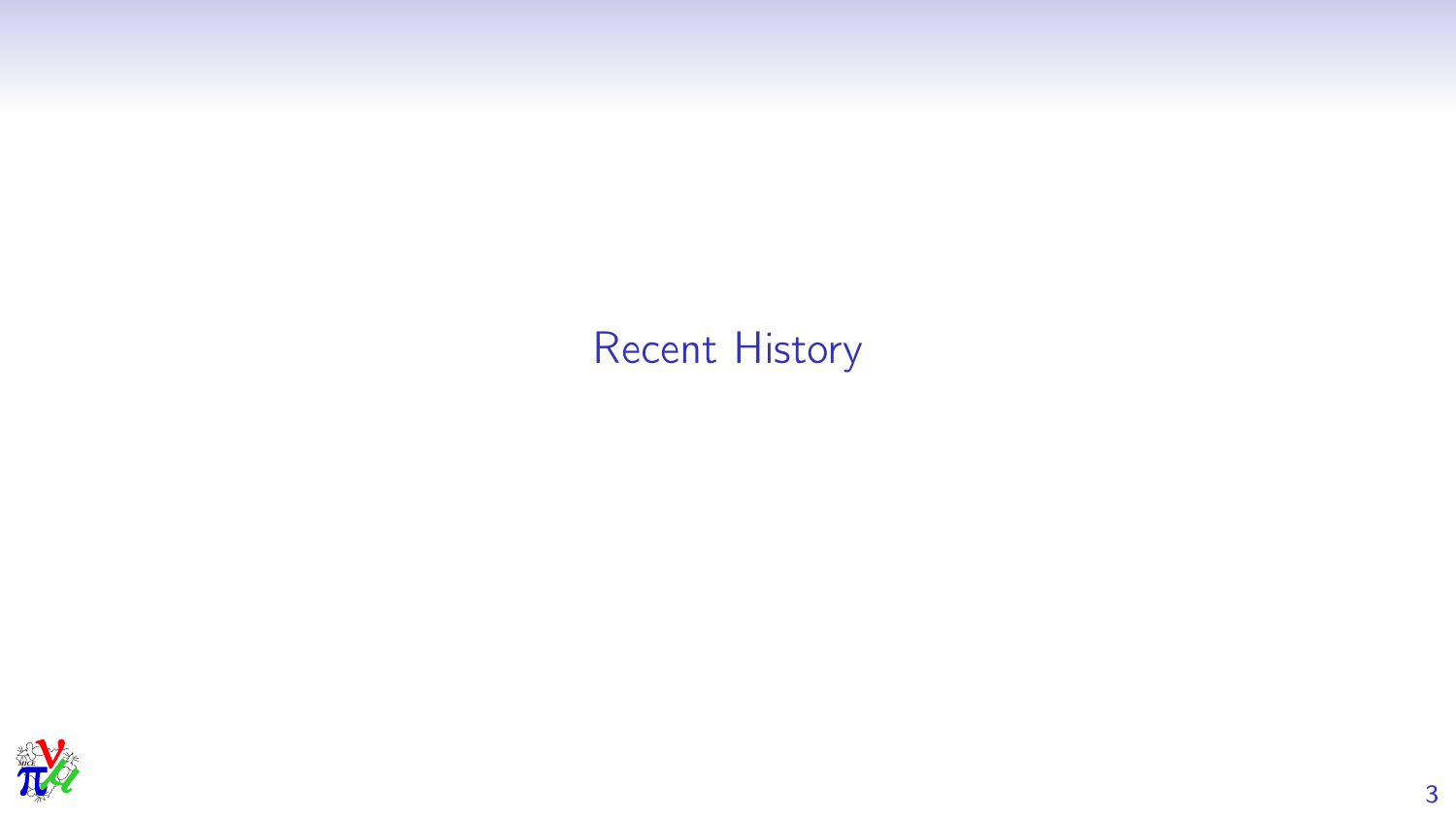### Some Recent History

- The most recent MAUS version held a little surprise for those unsuspecting analysists. . . The standard P-Value distributions that we had come to trust had changed!
- A small bug fix from back in February was never completely merged (Sorry!)
- Recent analyses were becoming reliant on P-Values to apply cuts to data, which obviously can't be allowed to change so easily.

- The efficiency of the pattern recognition stage was questioned late last year, which lead to a phase of improvements from Adam
- This year, the tracker software review has provided the momentum to see the fitting routines reach an optimal performance
- Adam has been working to test different fit models, code structures and ideas in order to improve the performance.

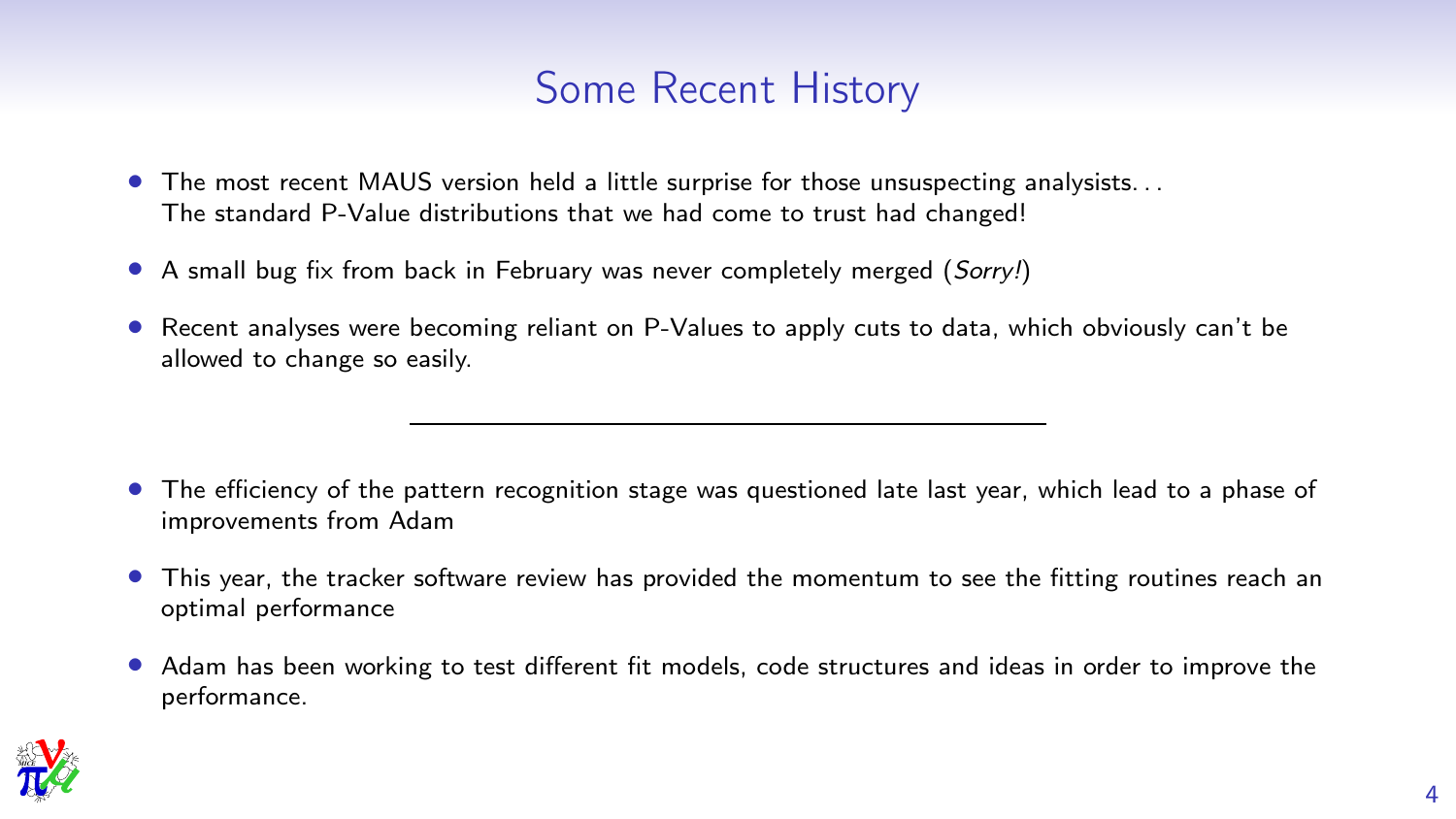# The Bug

#### There's more than one way to calculate a residual!

Normally, we calculate a residual as the signed difference between a fitted and a measured value, and calculate the covariance matrix in the usual fashion, e.g.

> $r = m - x$  $R = M + X$

### BUT

if the measurement is already used in the fit and it's covariance matrix has been statistically included, the fitted value is correlated with the measurement.

The residual and covariance matrices are correctly calculated as:

$$
\begin{array}{c} r = m - x \\ \mathbf{R} = \mathbf{M} - \mathbf{X} \end{array}
$$

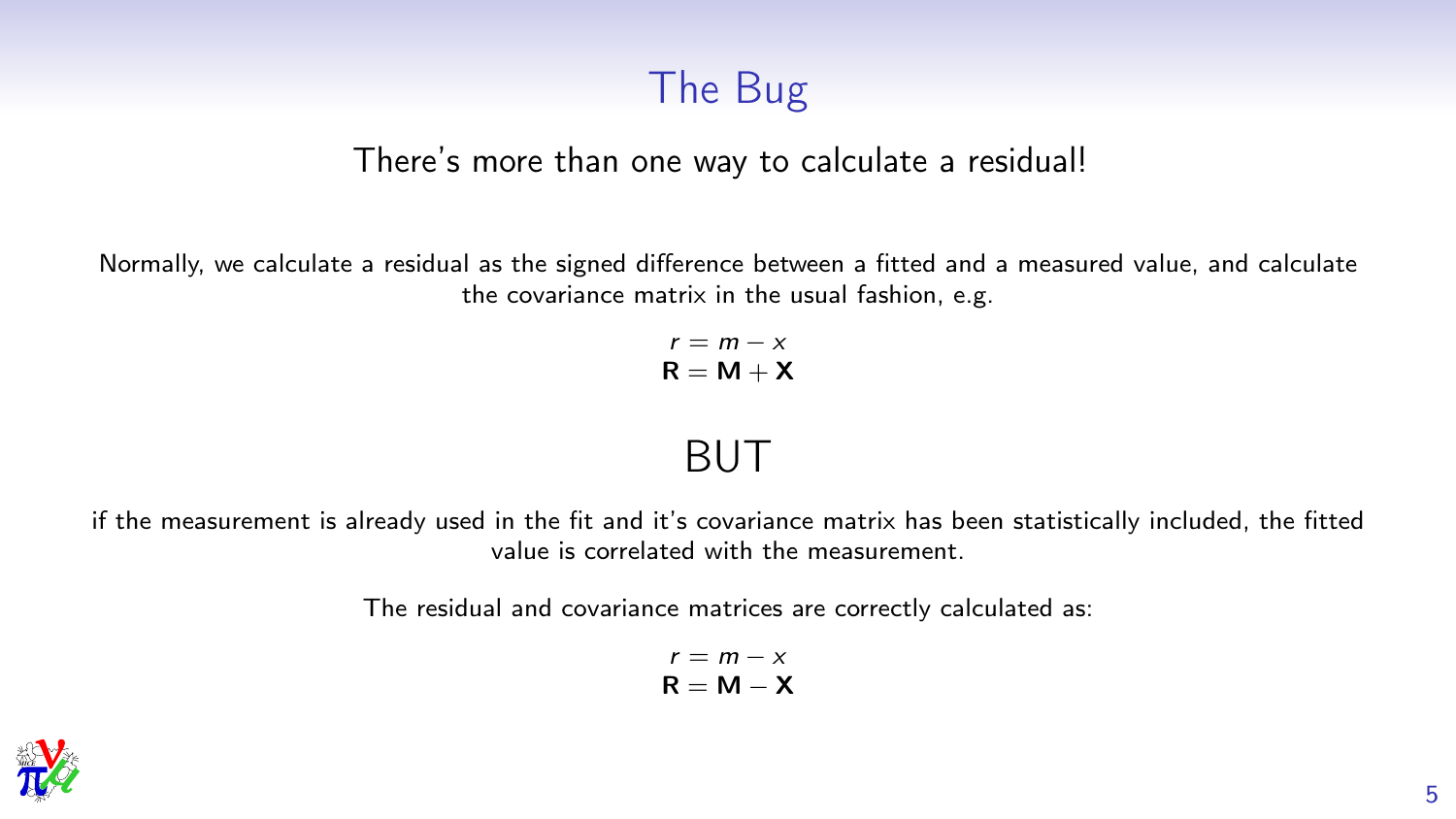# Pattern Recogntion Improvements

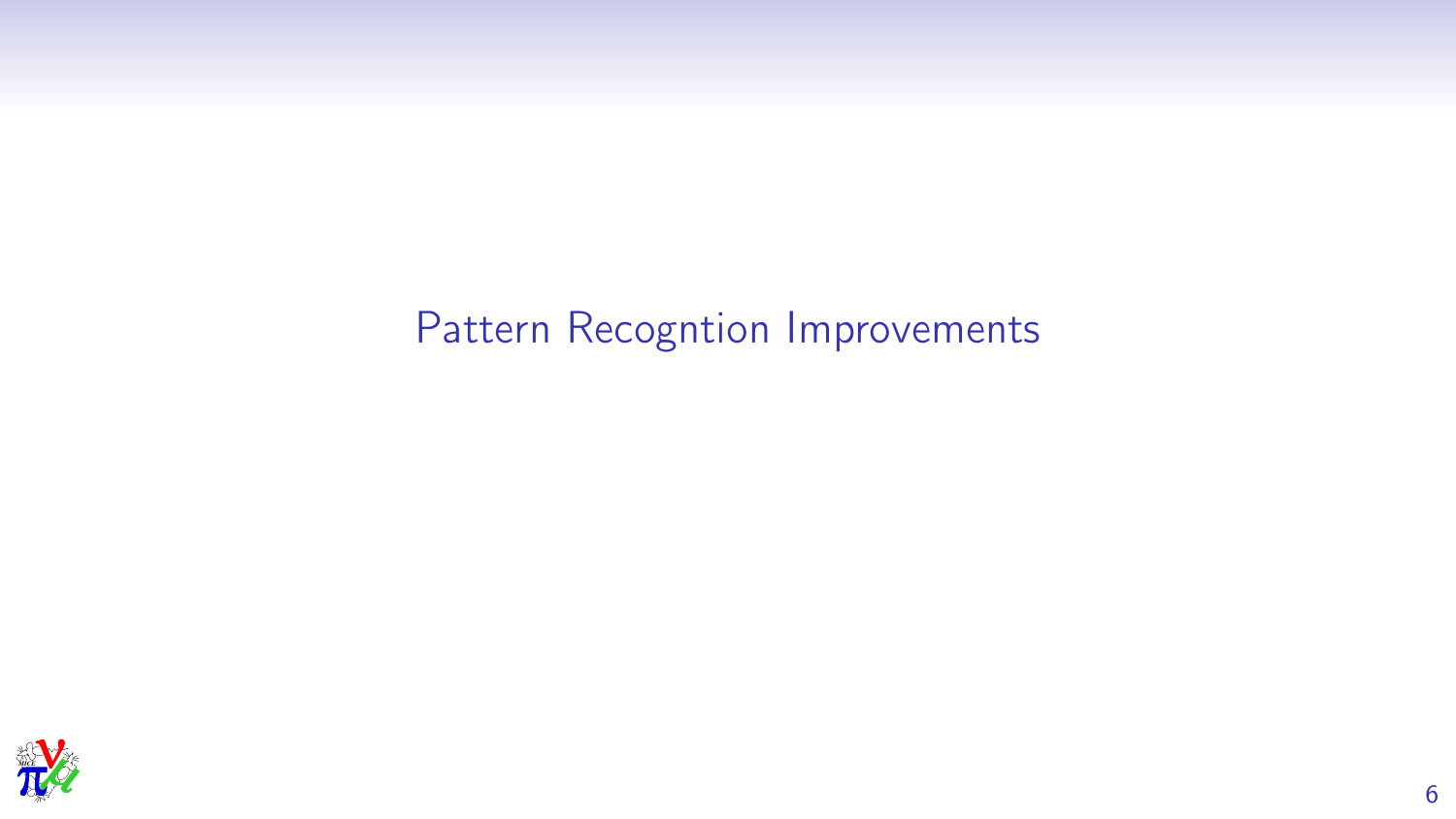# A Brief Summary

- At present the track finding efficiency is looking very good  $\sim$  99%
- The Angular momentum singularity appears to have disappeared
- Identified the longitudinal fit as the next key enefficiency
- Now have several options for pattern recognition, some are in the official MAUS release if you know where to look:
	- 1. A minuit powered circle fit rather than matrix inversion
	- 2. A full minuit powered helix ift
	- 3. A semi analytical helix fit

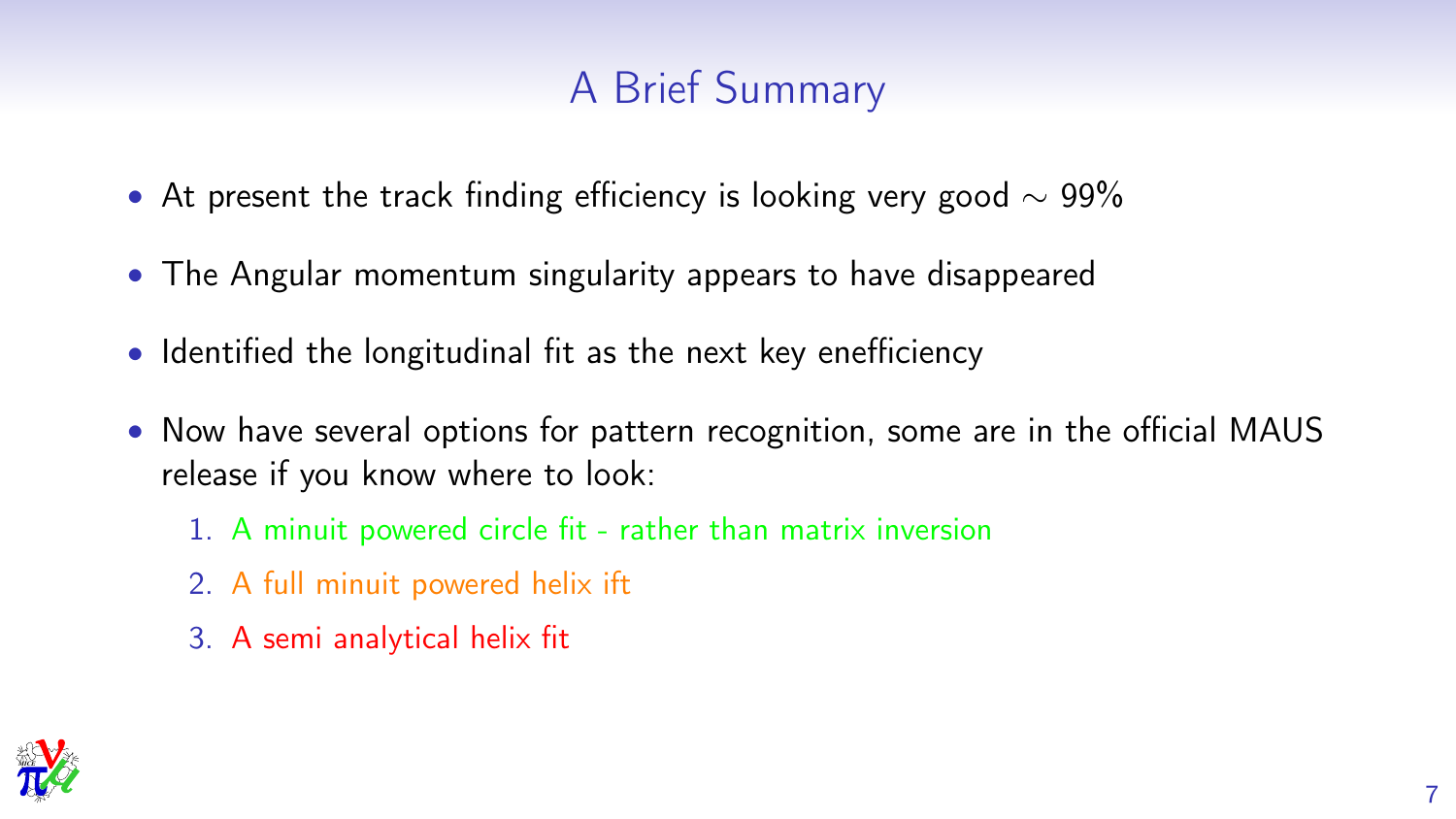## Canonical Angular Momentum Deficiency

Recent analyses have suggested that the bug is largely fixed. Although an inefficiency may still be present.



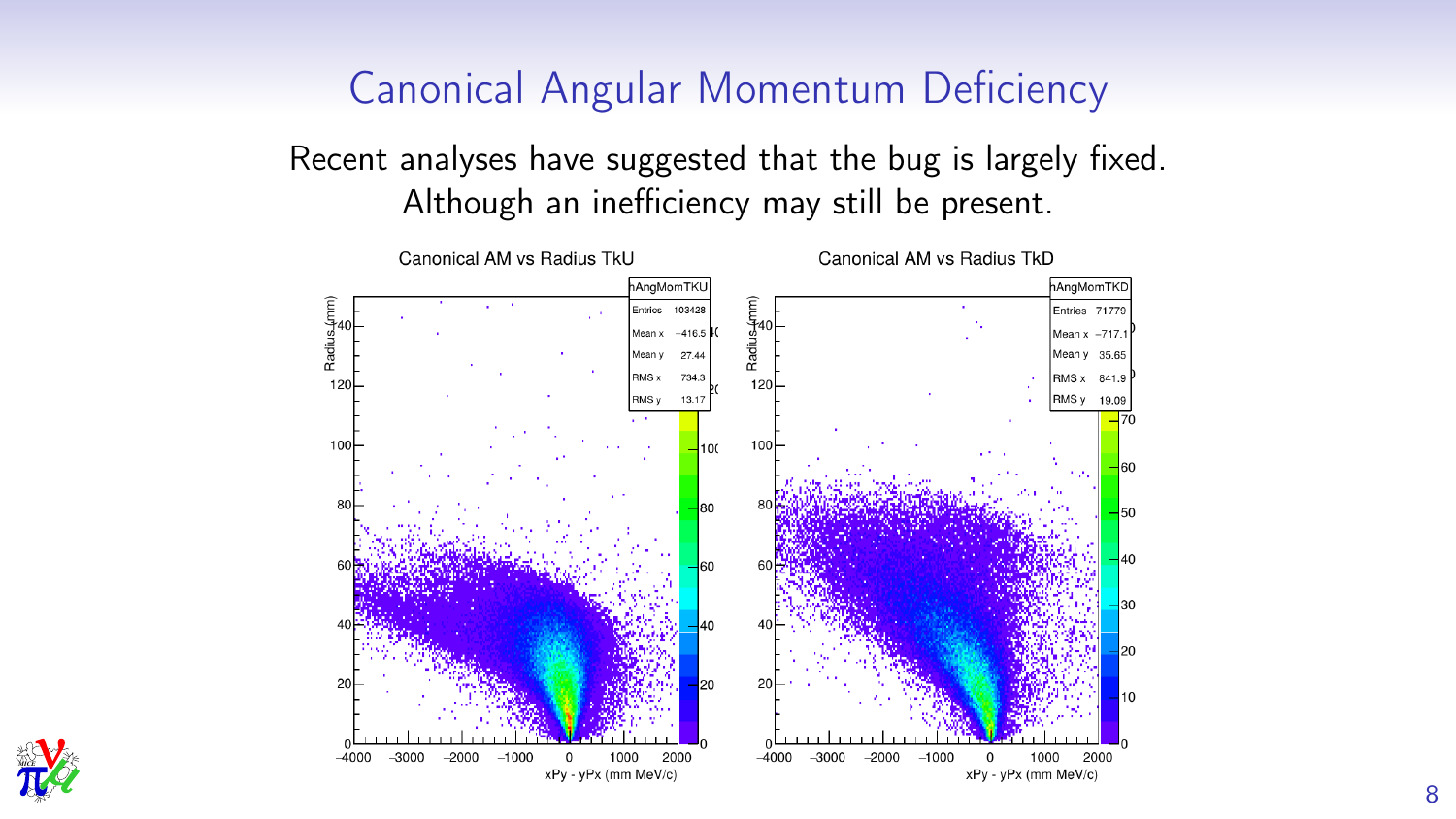### Where We're Going Next

The key stumbling point appears to be the number of turns calculation (bin 2), as opposed to the circle fit (bin 1) or longitudinal fit (bin 3).





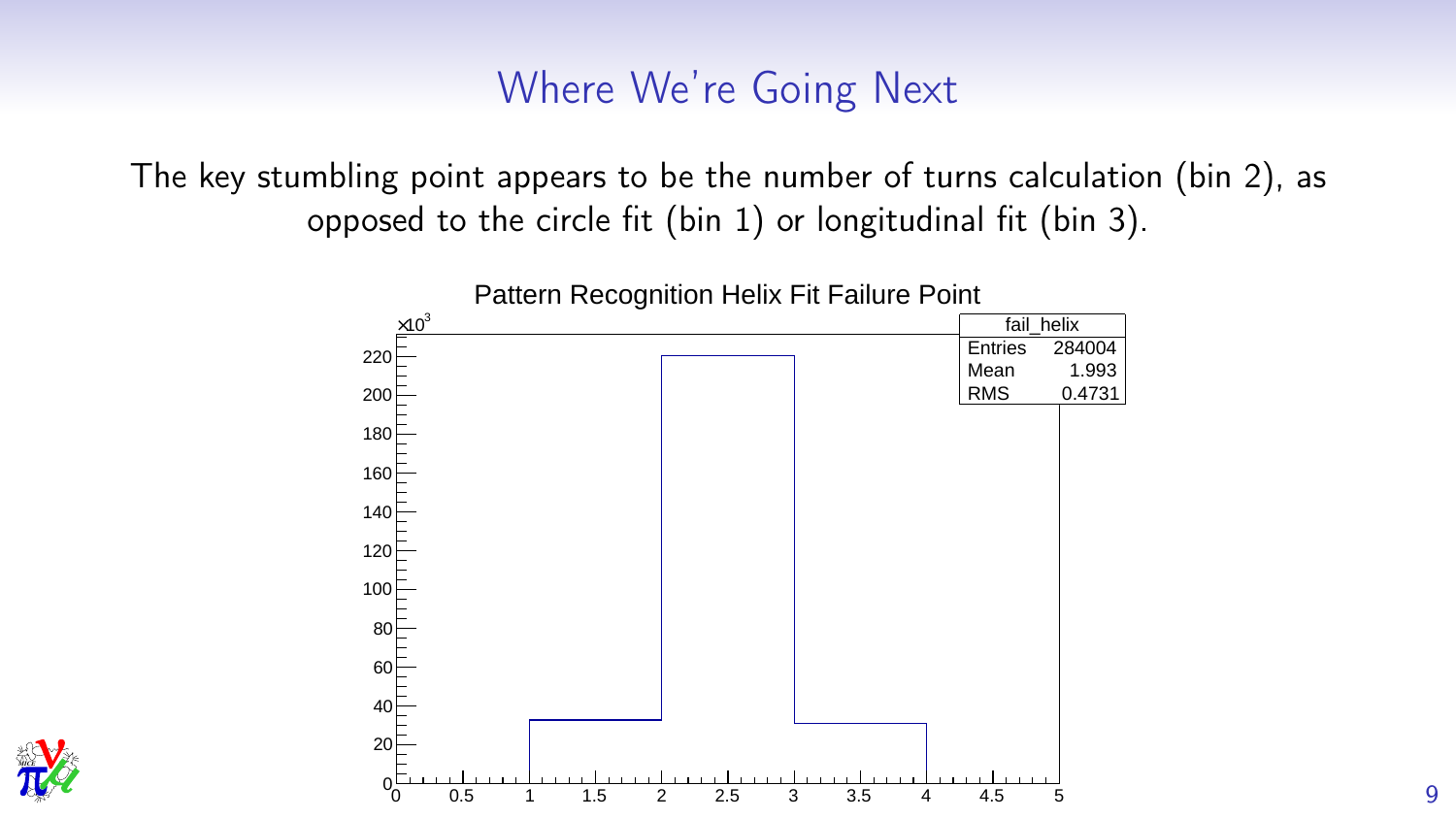## For more information

- Additional plots are attached to this presentation showing data from both the Minuit based fit and the Matrix Inversion fit.
- Some details need to be ironed out (e.g. units on the chi-squared, etc), but efficiency numbers are available at the end.
- If there are burning questions or suggestions Adam is the point of contact, equally you could try to extract an invite to the tracker software review meetings.
- Further improvements are expected in the next few versions of MAUS.

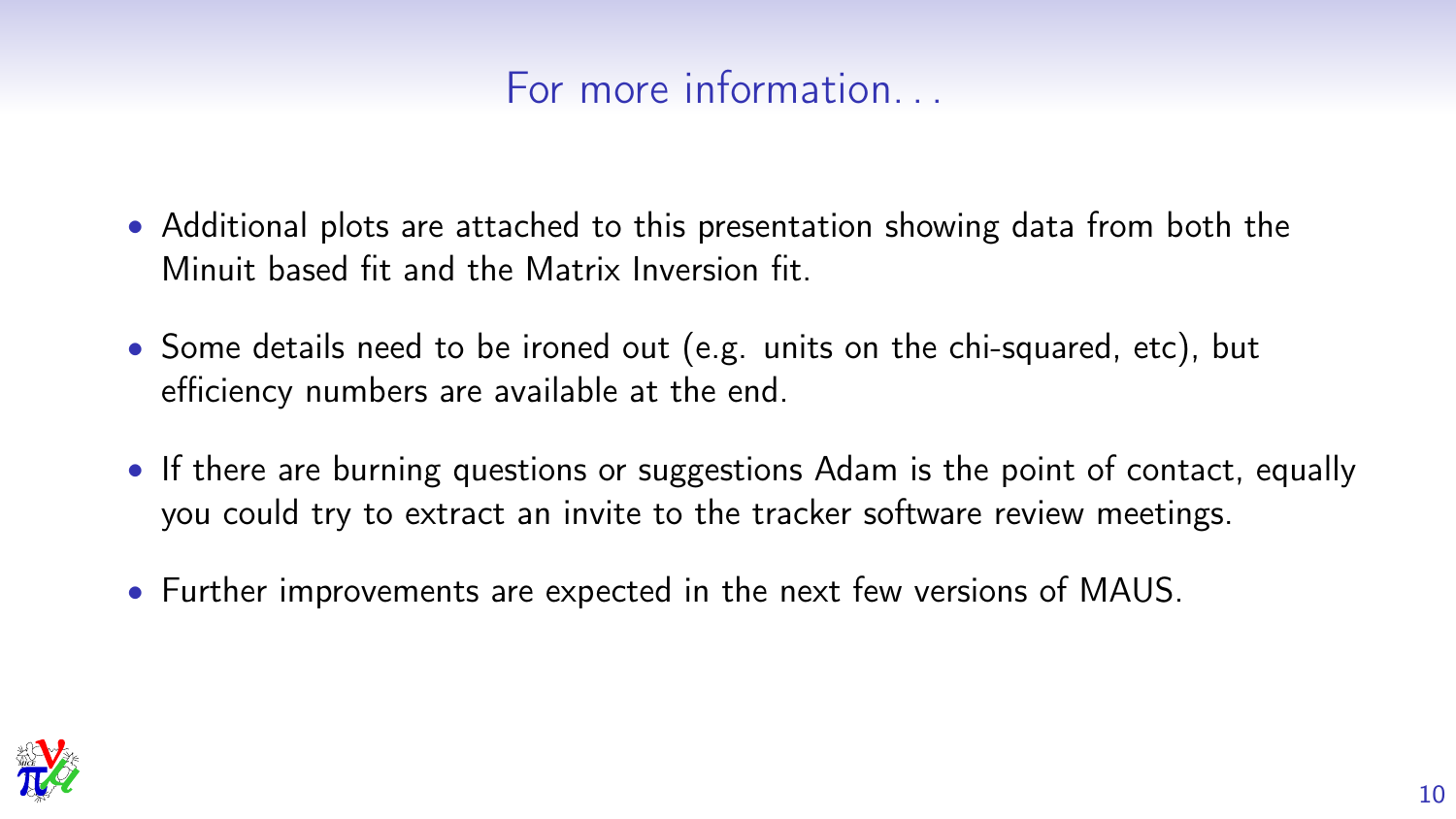Testing Kalman

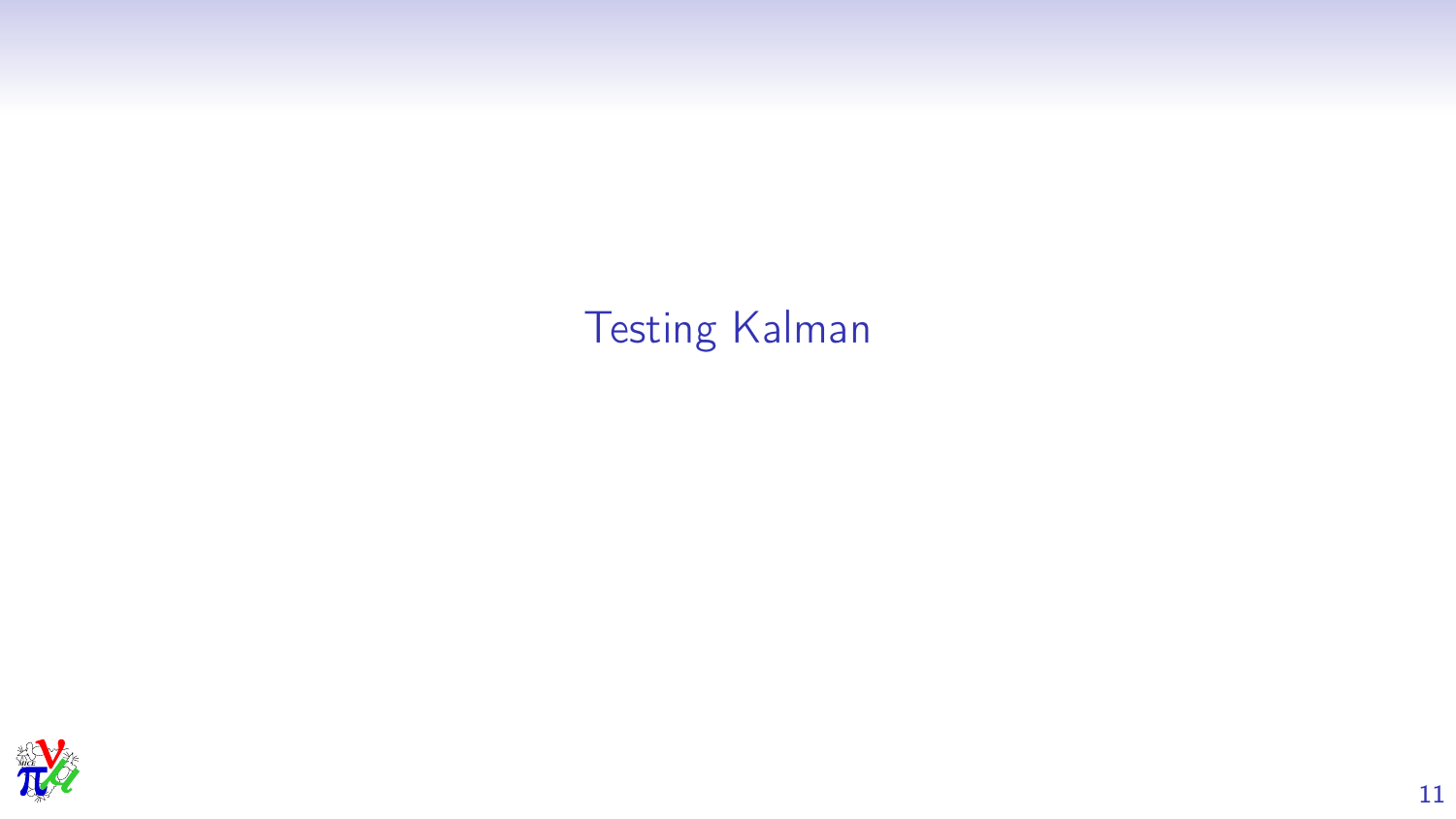# Testing Set Up

- Construct a third party program that links to MAUS and pulls out the fitting routines, without the huge over-heads of running the MAUS framework and Geant4 Models.
- Construct measurement and propagation models that represent any conceivable linear system - Starting with simple models and progressing to realistic ones.
- The fitting framework is capable of fitting any dimension of state-space with any dimension of measurements - so we test different models with different dimensions.

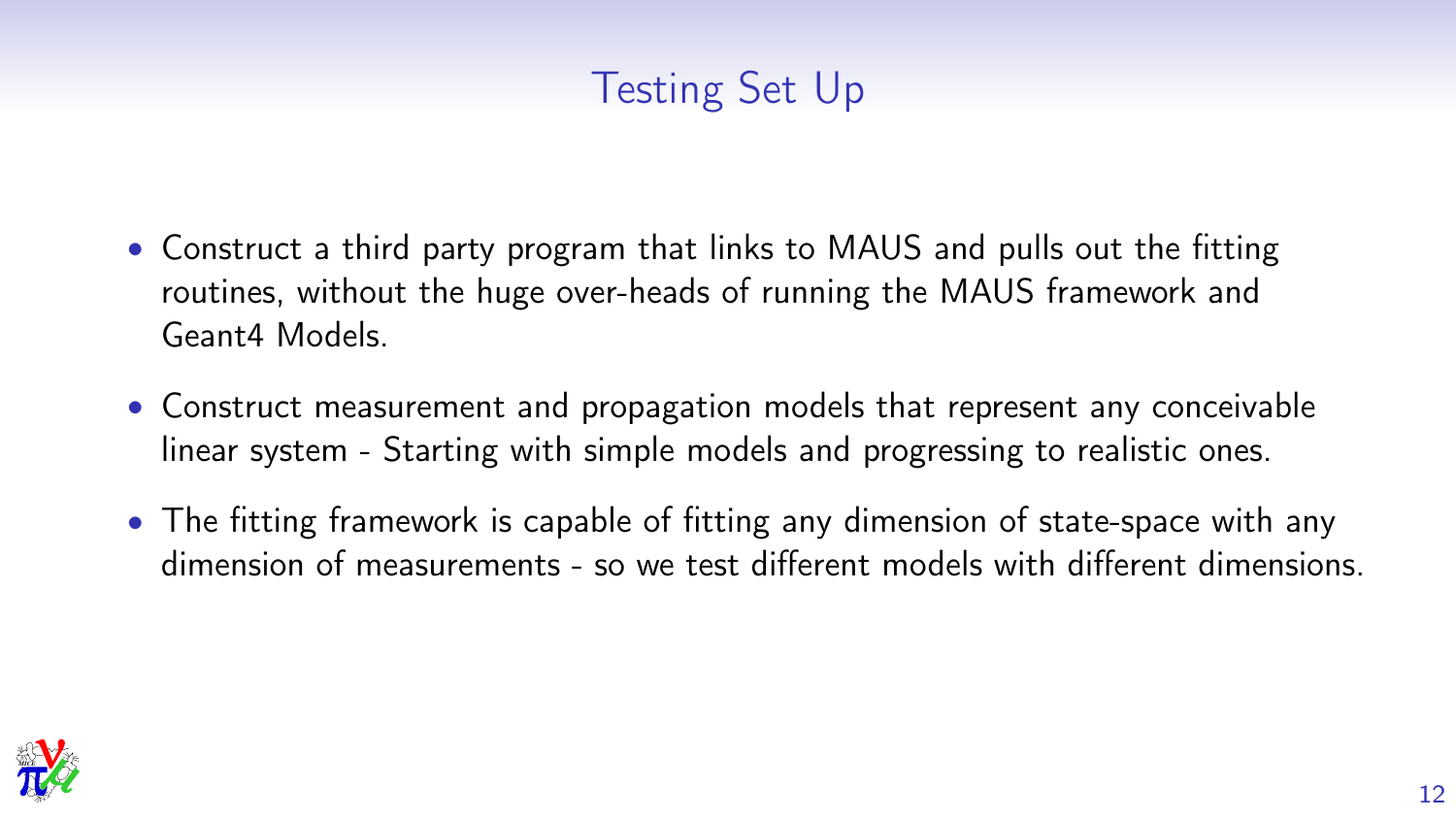## Models Under Test

- 1. 0th Order
- 2. 1st Order
- 3. Simplified MAUS Straight and Helical
- 4. Modified MAUS Straight and Helical

In order to analyse each model, we will be looking at Smoothed Residuals, Chi-Squared Residuals, Pulls, Chi-Squared values and P-Values.

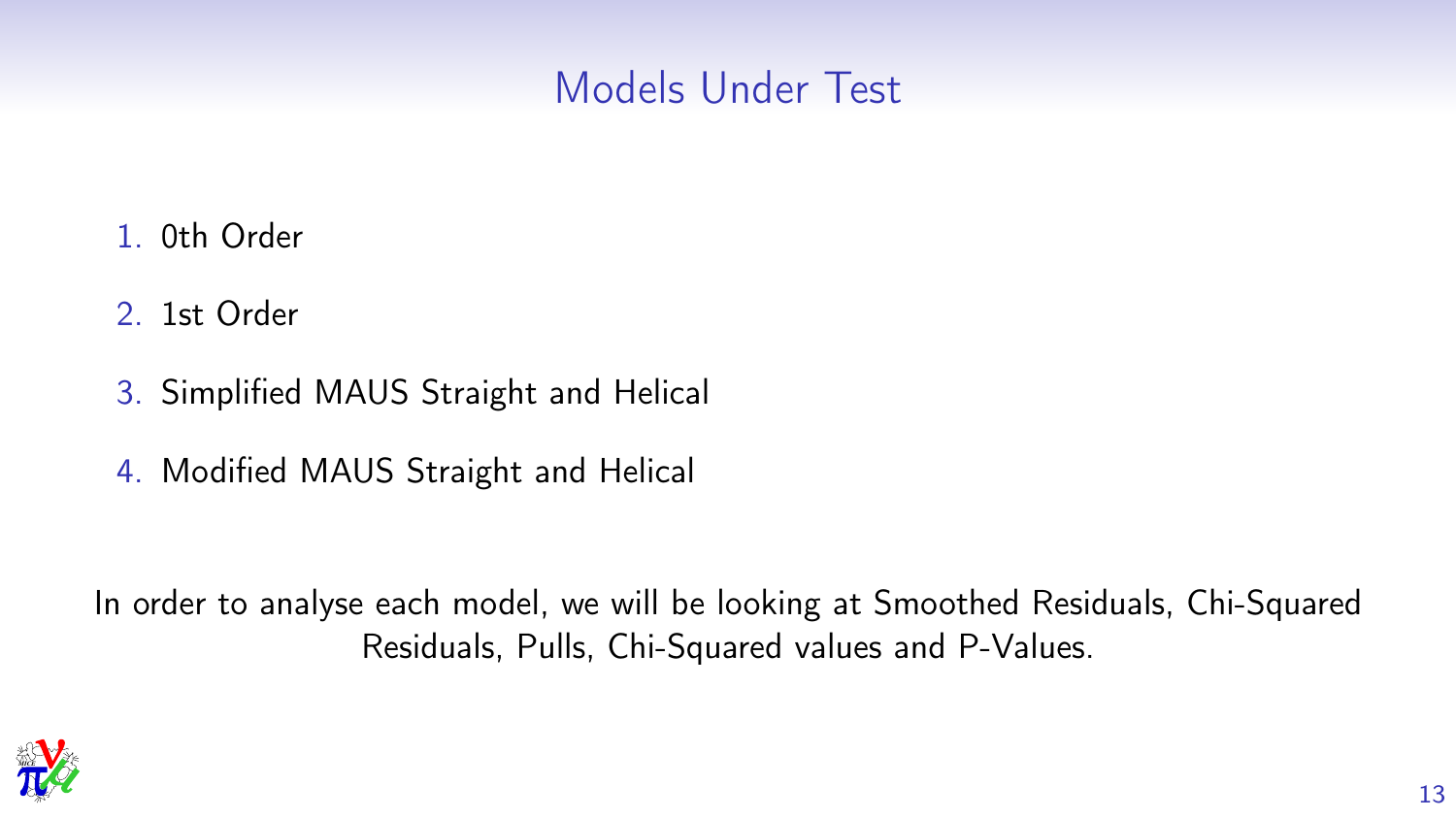## 0th Order Validation

Perform analytical calculations to see if the calculated distributions are in agreement with the MC model

This system is composed of 1D measurements, a 1D state space (temperature measurements) with modelled process noise and measurement noise.

The fit therefore involves :

- 2 measurements
- 1 prediction calculation
- 2 filtering calculations
- 1 smoothing calculation
- 2 pulls, 2 smoothed residuals and 2 filtered residuals.



The variances calculated by the fit should describe the expected residuals.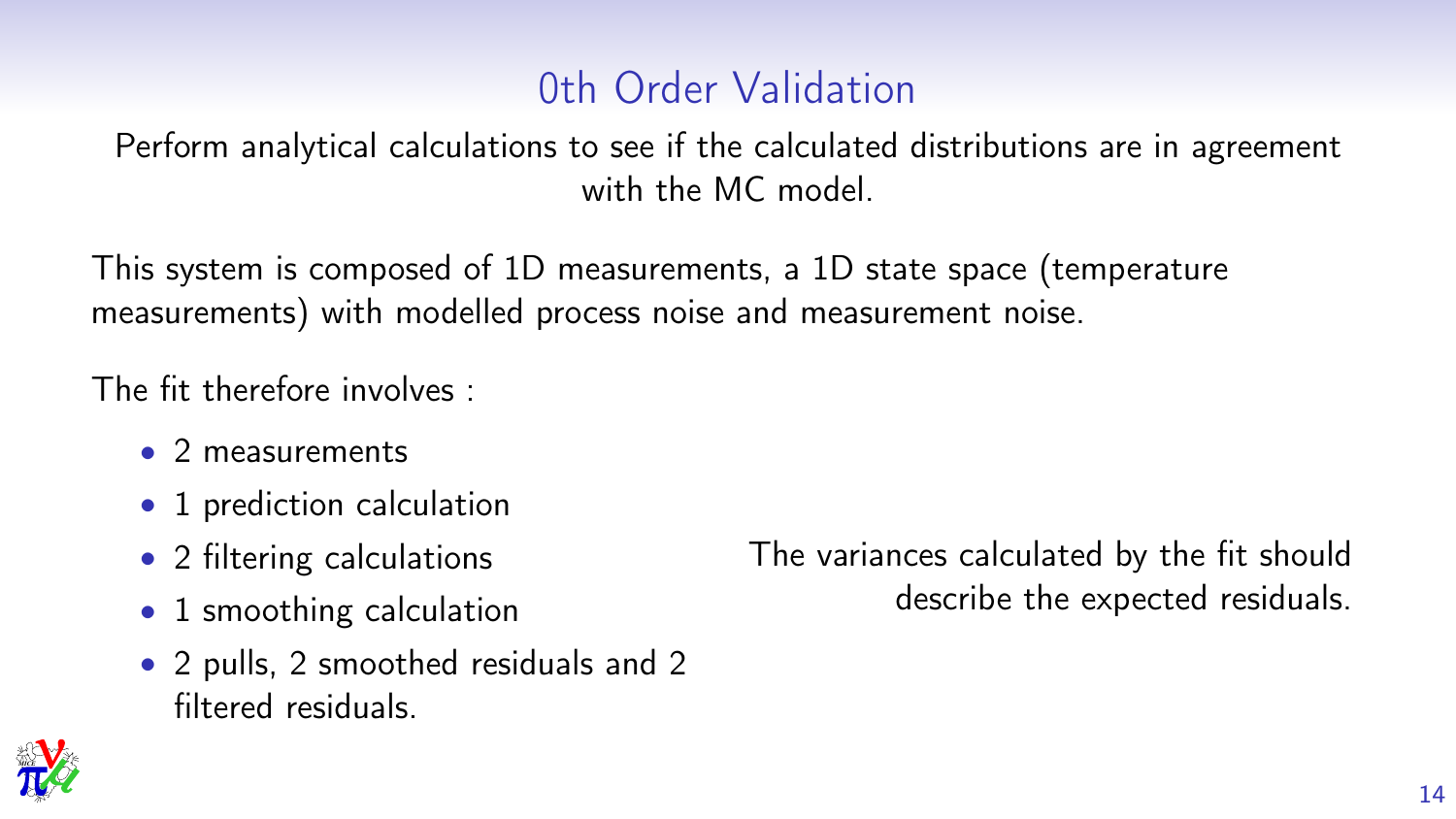## 0th Order Validation

Predicted, Filtered and Smoothed Residuals. Exactly as calculated!



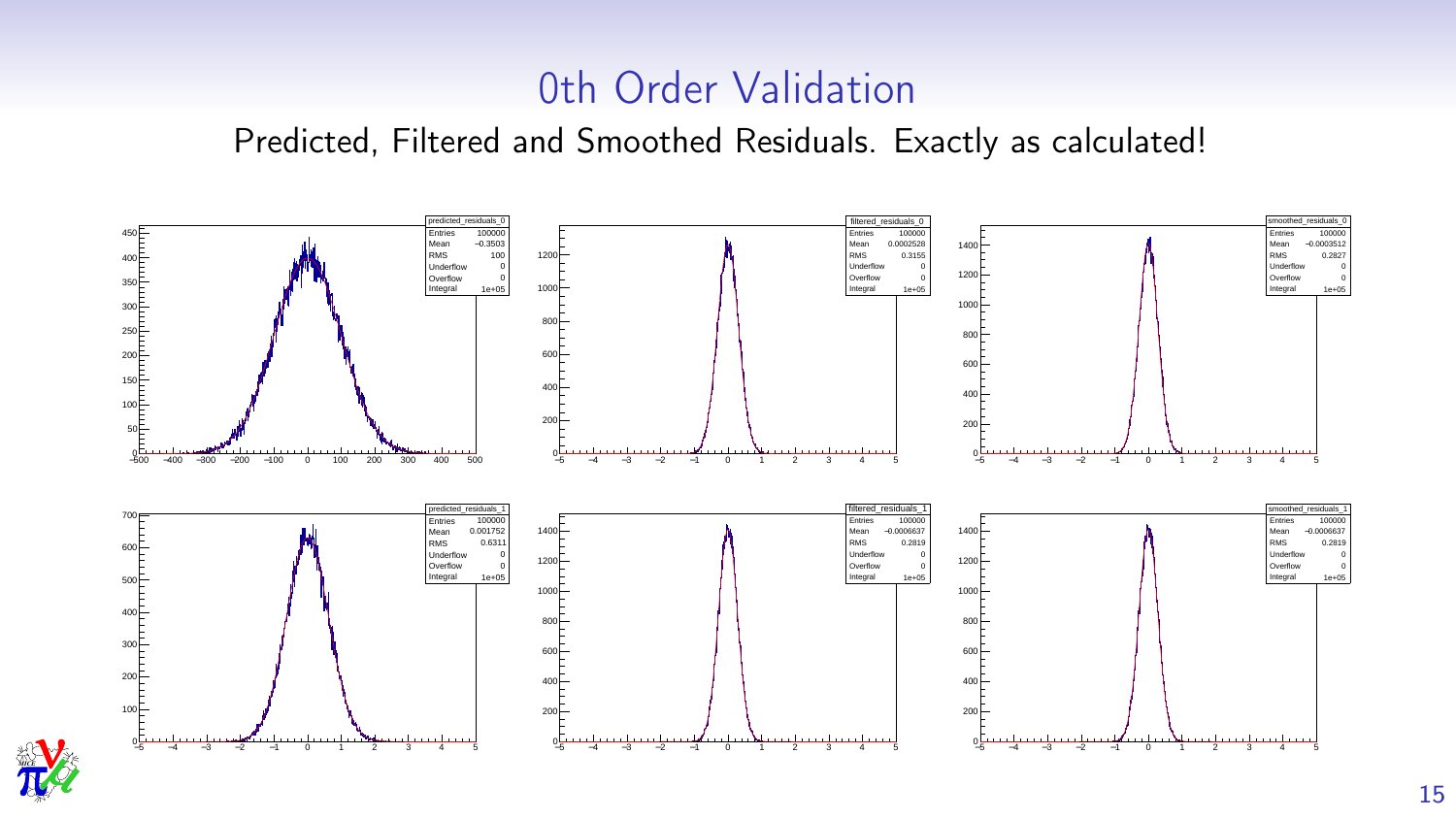## 1st Order Validation

We can be confident that the basic formulae are behaving as expected.

Now we test the statistical measures. This is where it starts to get interesting!

The 1D Model is composed of:

- Any number of 1D measurements
- 1D Temperature system model (as previous)
- Variable process noise (temperature stability)
- Variable measurement noise (measument accuracy)



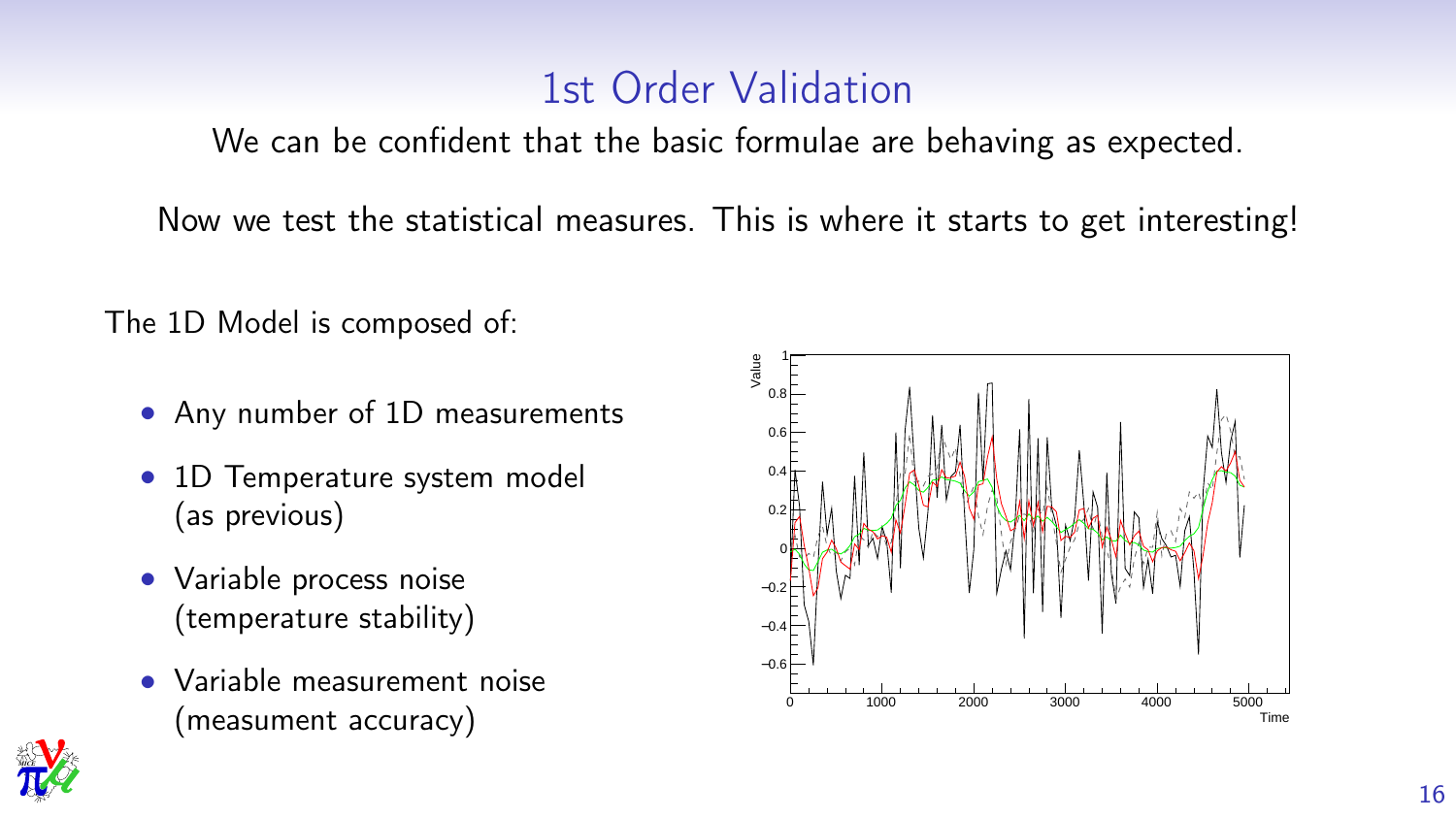# 1st Order Validation No Noise

When there is no process noise, we can calculate a "classical" chi-squared value.

Residual between data and smoothed estimates, weighted by the meausrement errors.

100 measurements, 1D fit, so 99 degrees of freedom.



*MICE*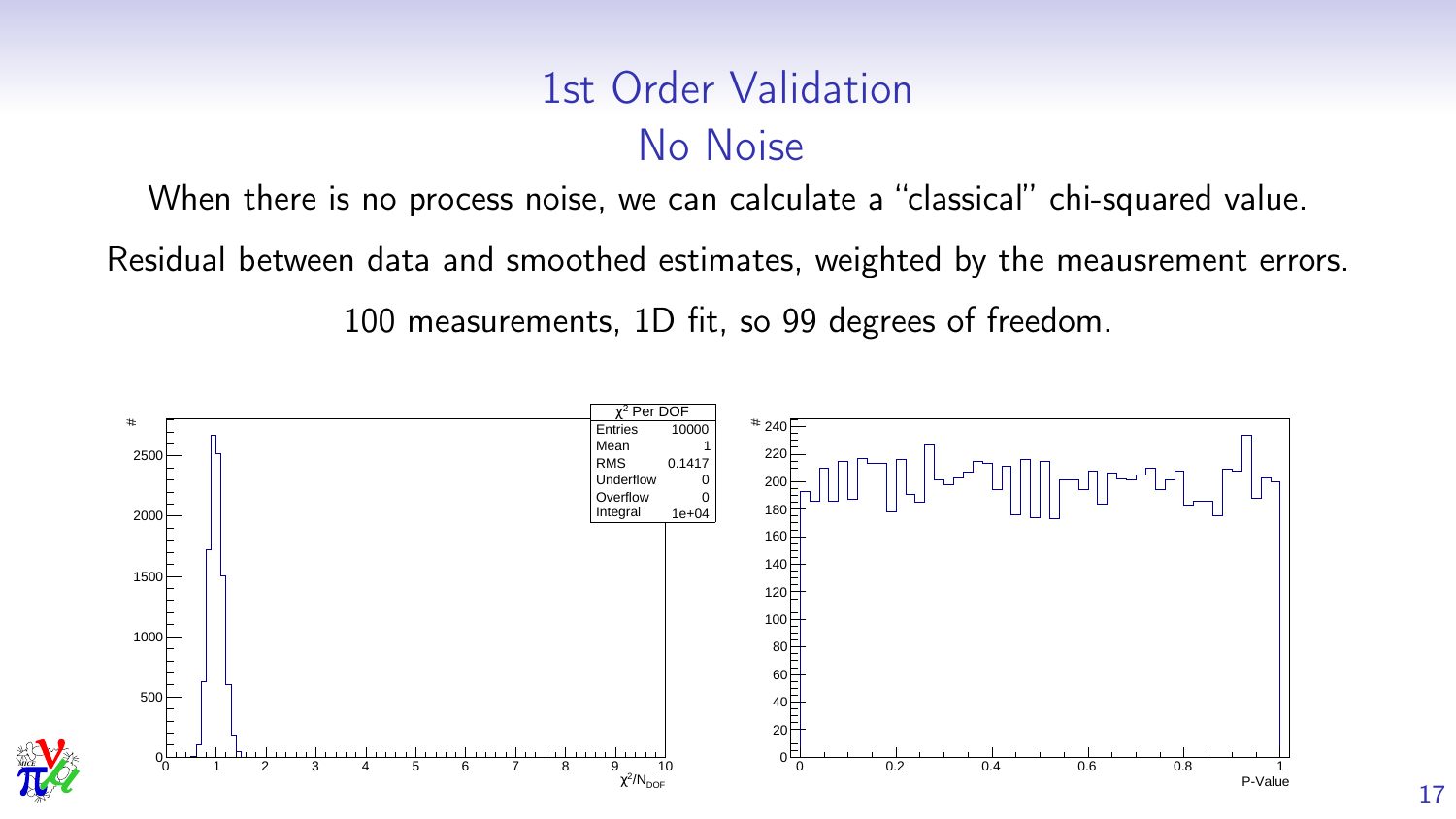# 1st Order Validation No Noise

Equally we can calculate a P-Value from the pulls or from the smoothed estimates.



Pull P-Values Smoothed P-Values

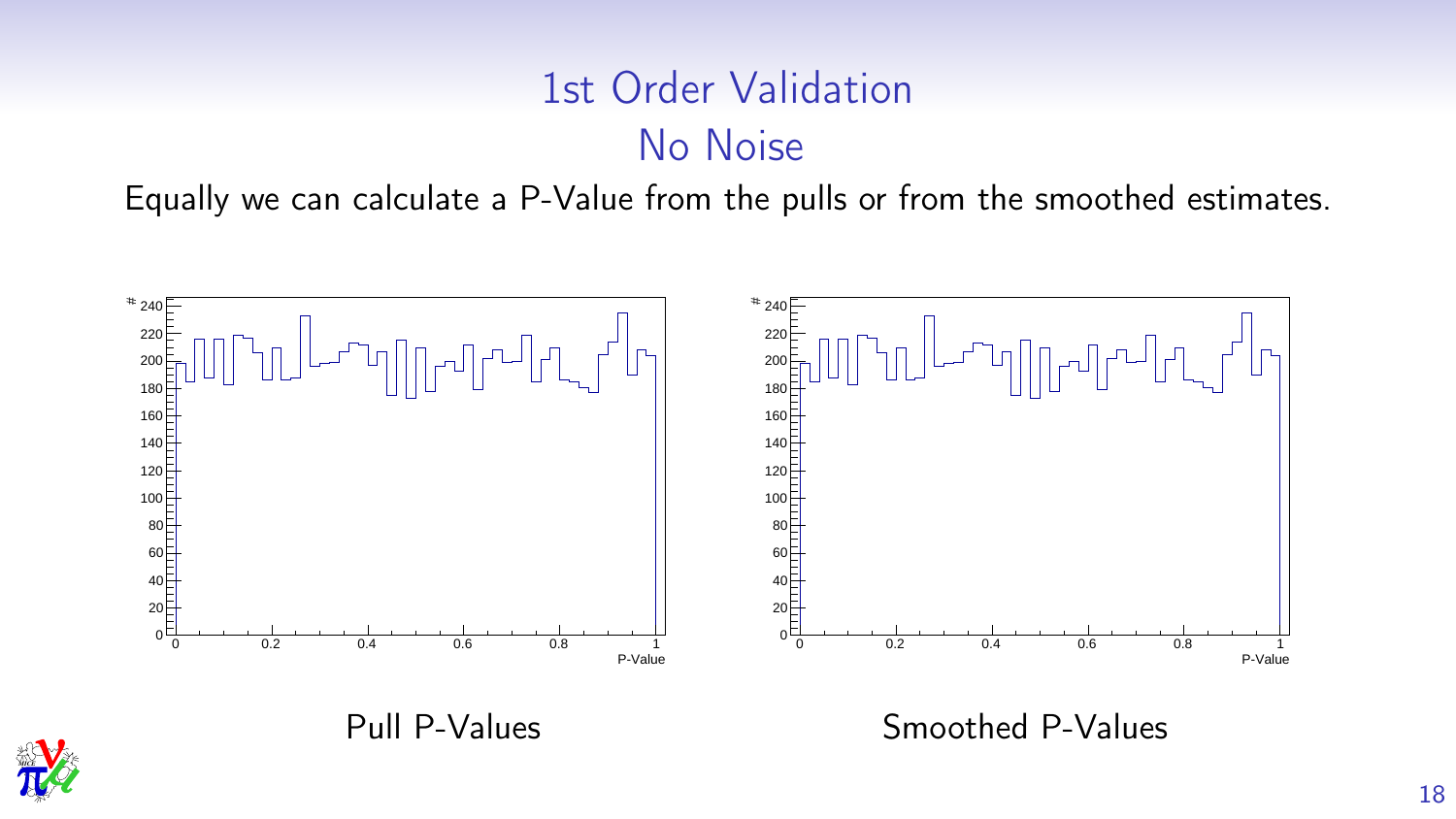# 1st Order Validation With Noise

Now that we allow noise into the system, and we allow the fit to vary to compensate, the "classical" Chi-Squared calculation is no longer applicable.

We allow the fit to be pulled more by the measurements to compensate for the true information varying. Hence the chi-square actually decreases.



*MICE*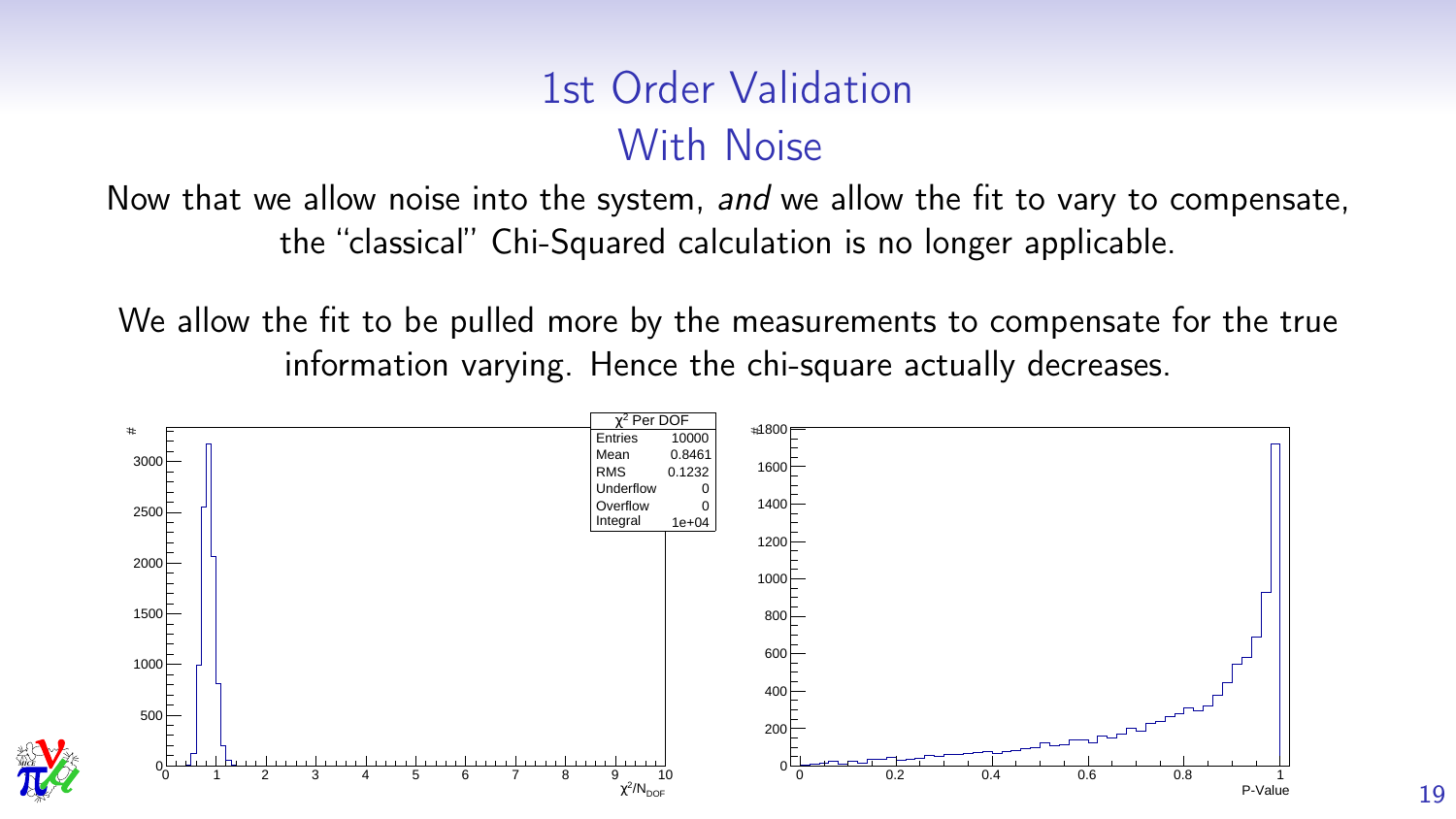# 1st Order Validation With Noise

Again we can calculate a P-Value from the pulls or from the smoothed estimates.



Pull P-Values Smoothed P-Values

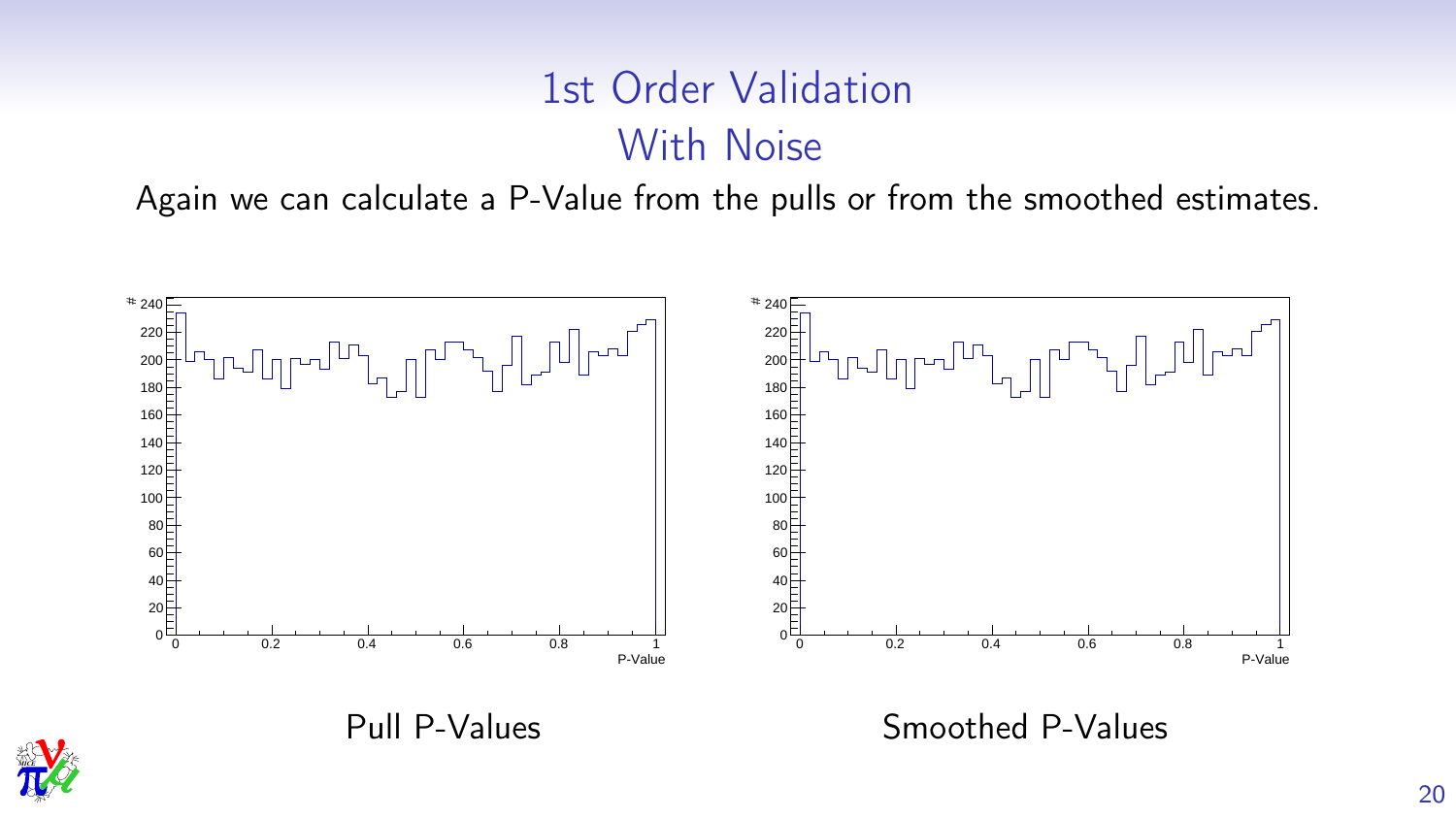## 1st Order Validation

What statistical measusure should we use?

I would recommend measures that are based on the smoothed residuals. This is the default in the MAUS data structure - so no need to worry.

P-Values claculated from pulls should be almost identical unless there is something strange in the system e.g. a measurment plane that behaves differently and isn't accounted for.

However, the P-Value distributions themselves are still not ideal!

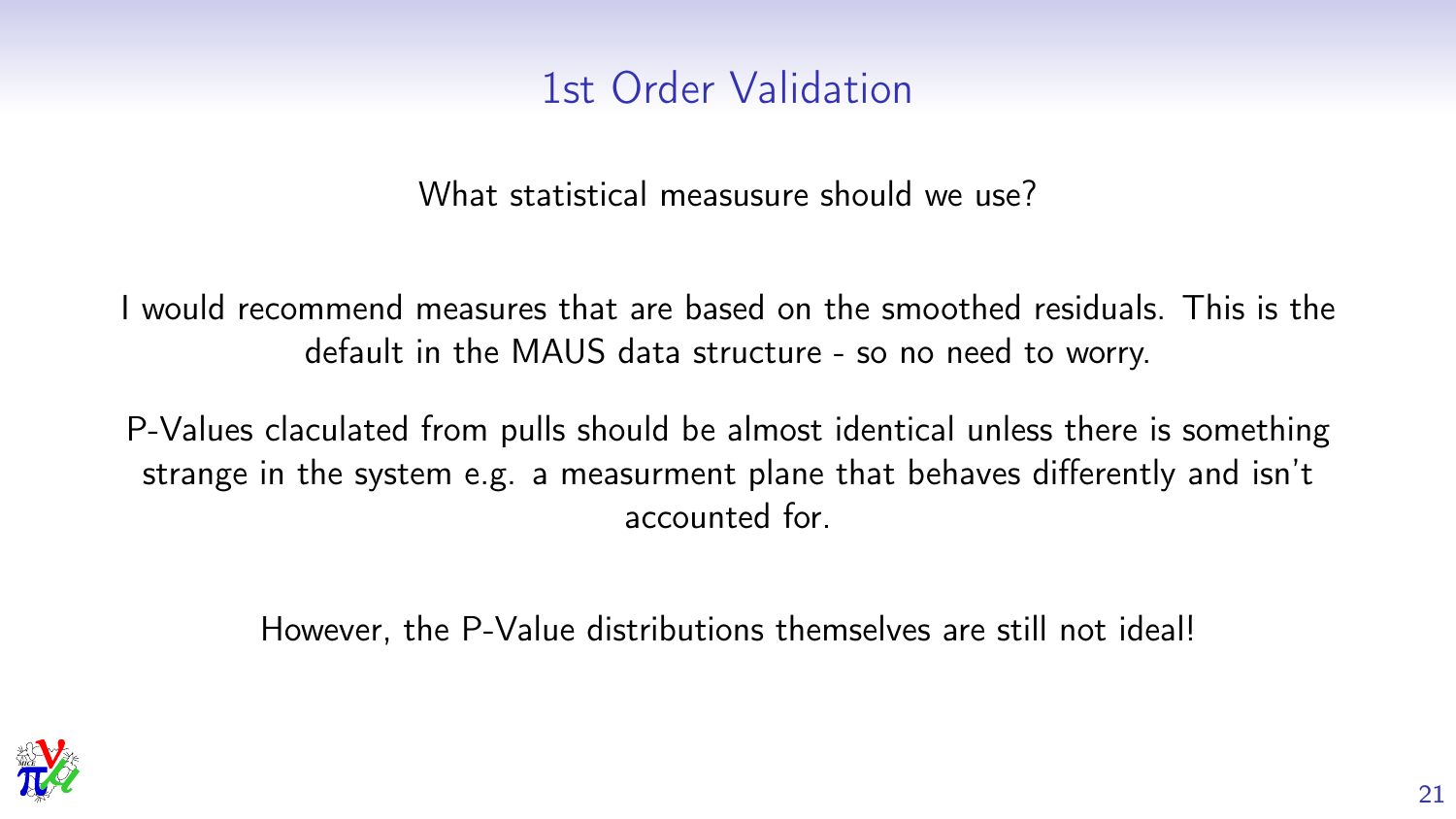## 1st Order Validation

If we now reduce the system to 10 measurements and moderate process noise, we see disagreement between the theoretical and the reconstructed Chi-Squareds and P-Values.

The effect is very small and I have no idea where it is coming from.

But note the effect on the P-Value distribution - that could affect analyses!



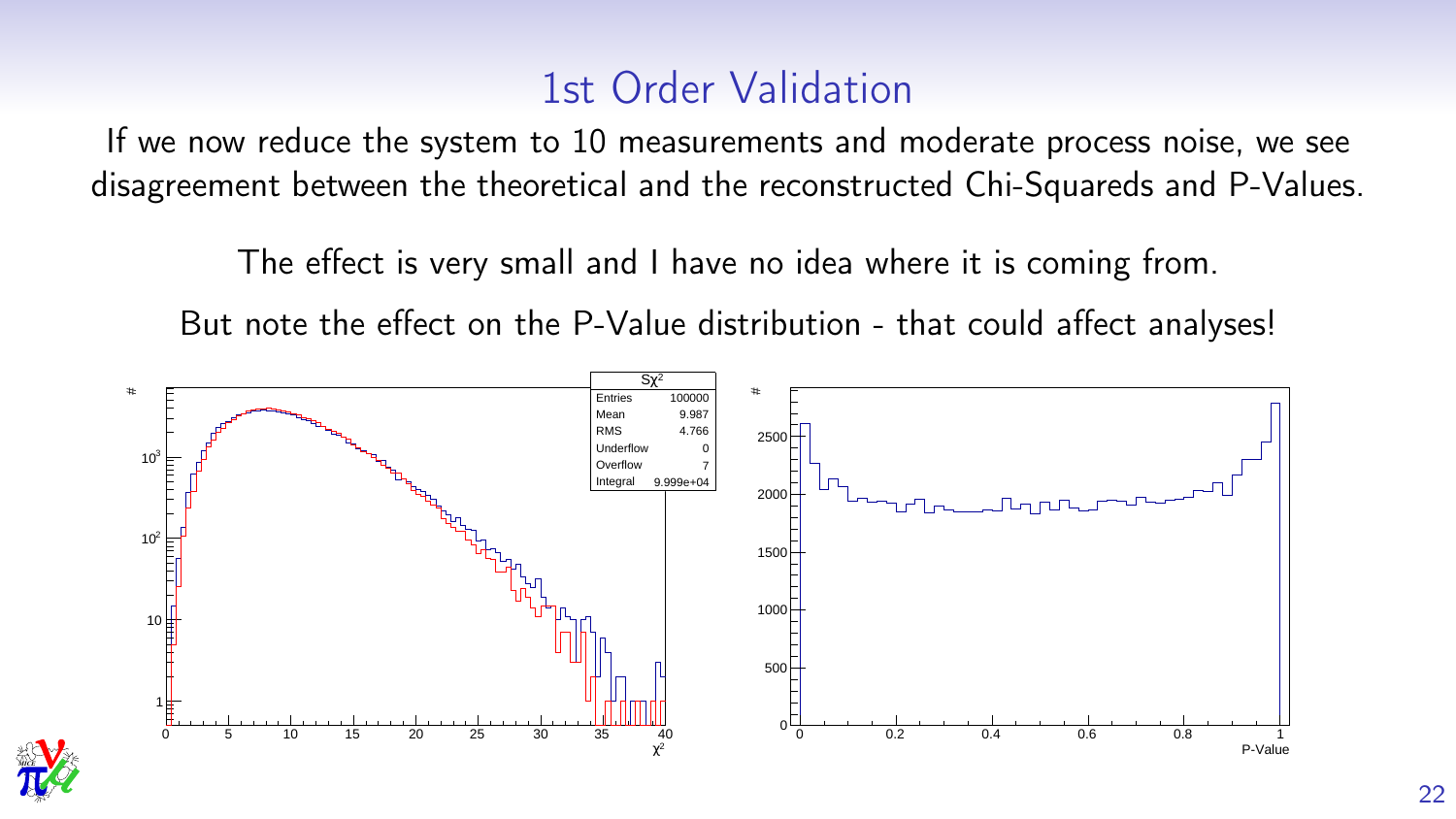# MAUS Performance

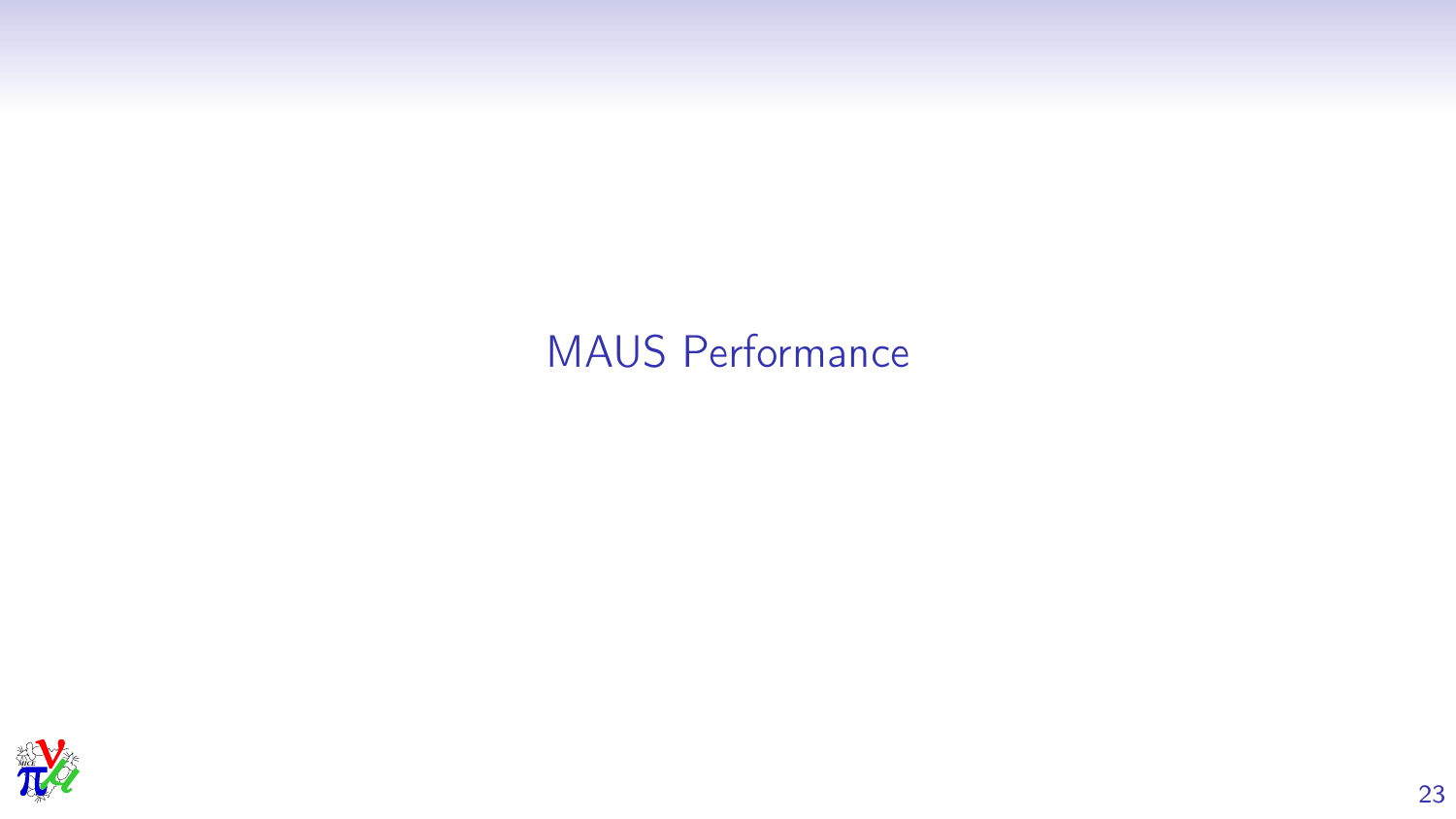## Realistic and MAUS-like Models

This is unfortnately not as advanced as I would have liked.

Wanted to have simplified track fitting - perfect noise, idealised gaussian measurements, etc. For standard straight and helical tracks.

Then introduce non-linear features, etc. and view how the P-Values and Chi-Squared distributions change.

The models are mostly written, but I have not yet had the time to perform an anlysis similar to the one above.

However I can demonstrate the distributions that are currently in MAUS V2.9.1! Using an ideal MC model in order to validate the reconstruction. They will look slightly different to data!

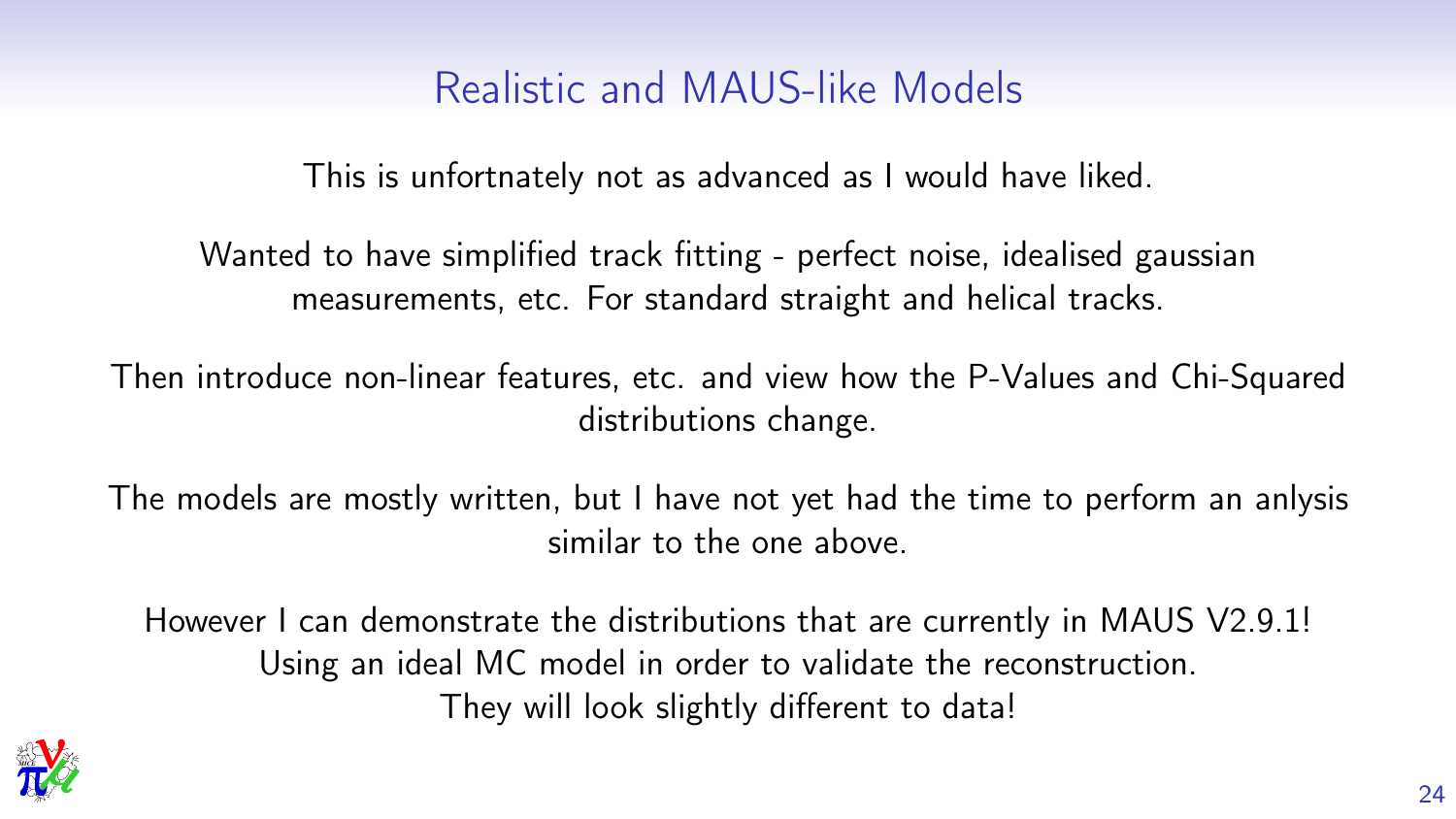## Straight Track Fitting

#### Chi-Squared Per Degree of Freedom



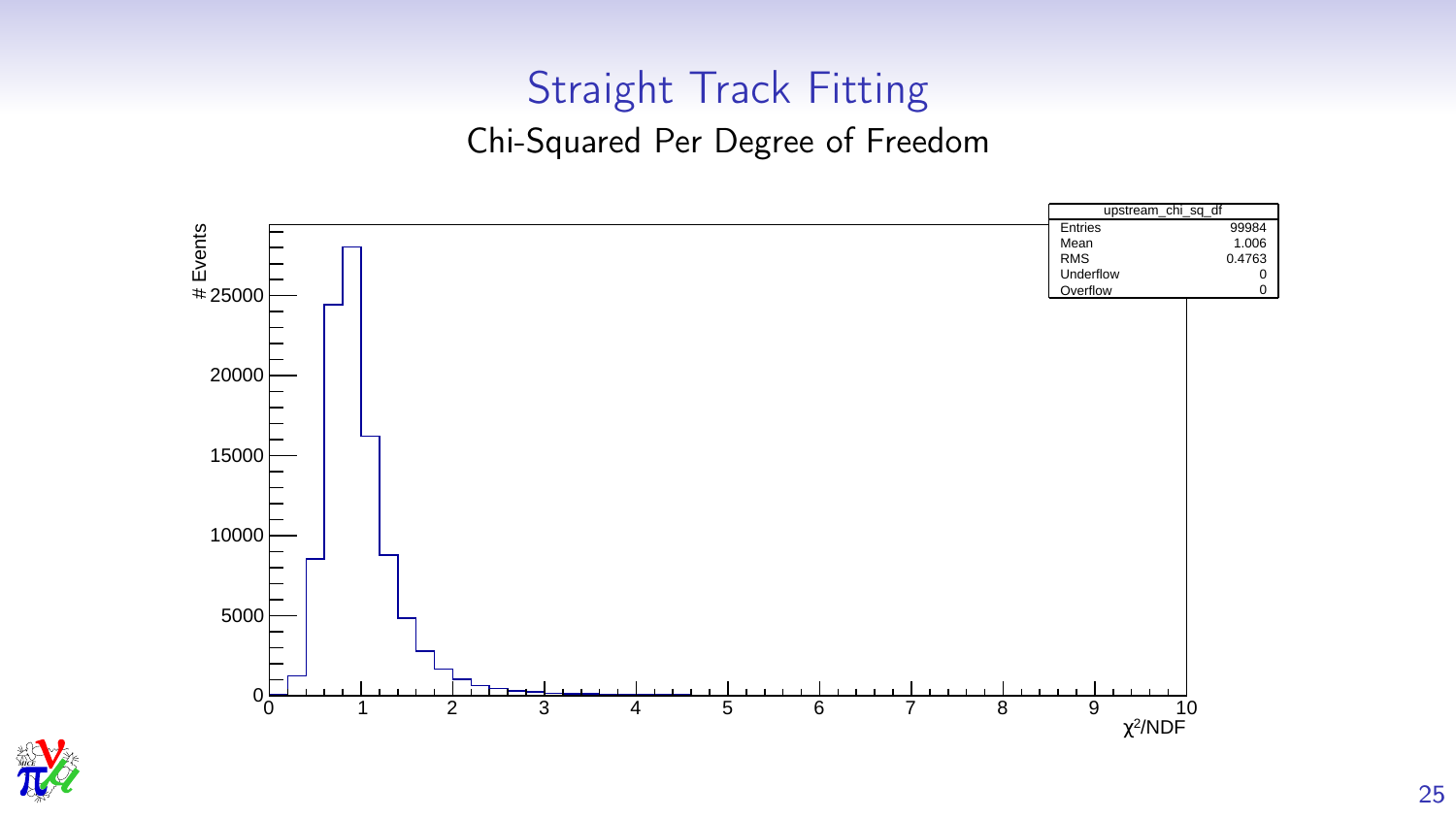## Straight Track Fitting

#### P-Value Distribution



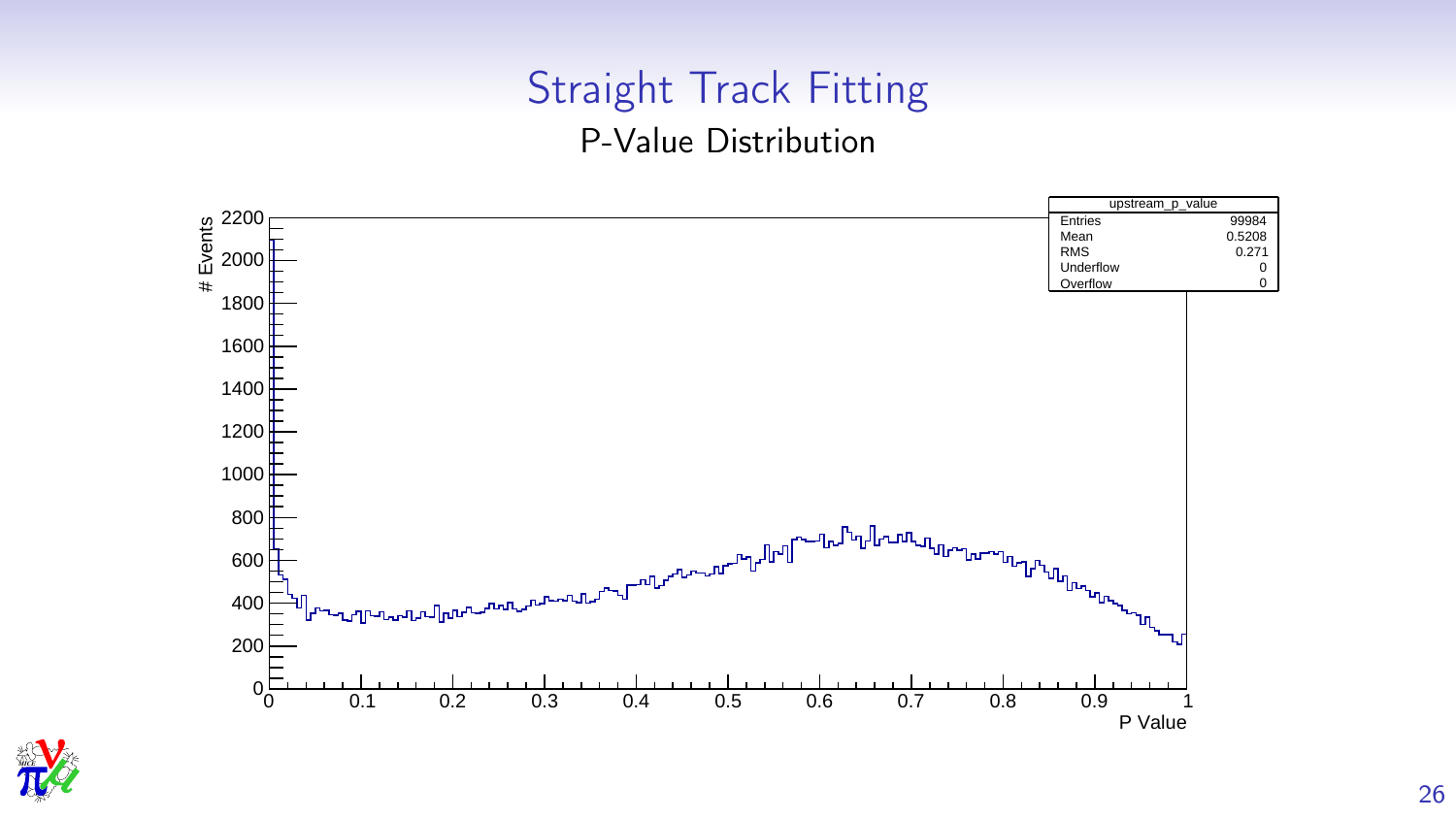## Helical Track Fitting

#### Chi-Squared Per Degree of Freedom



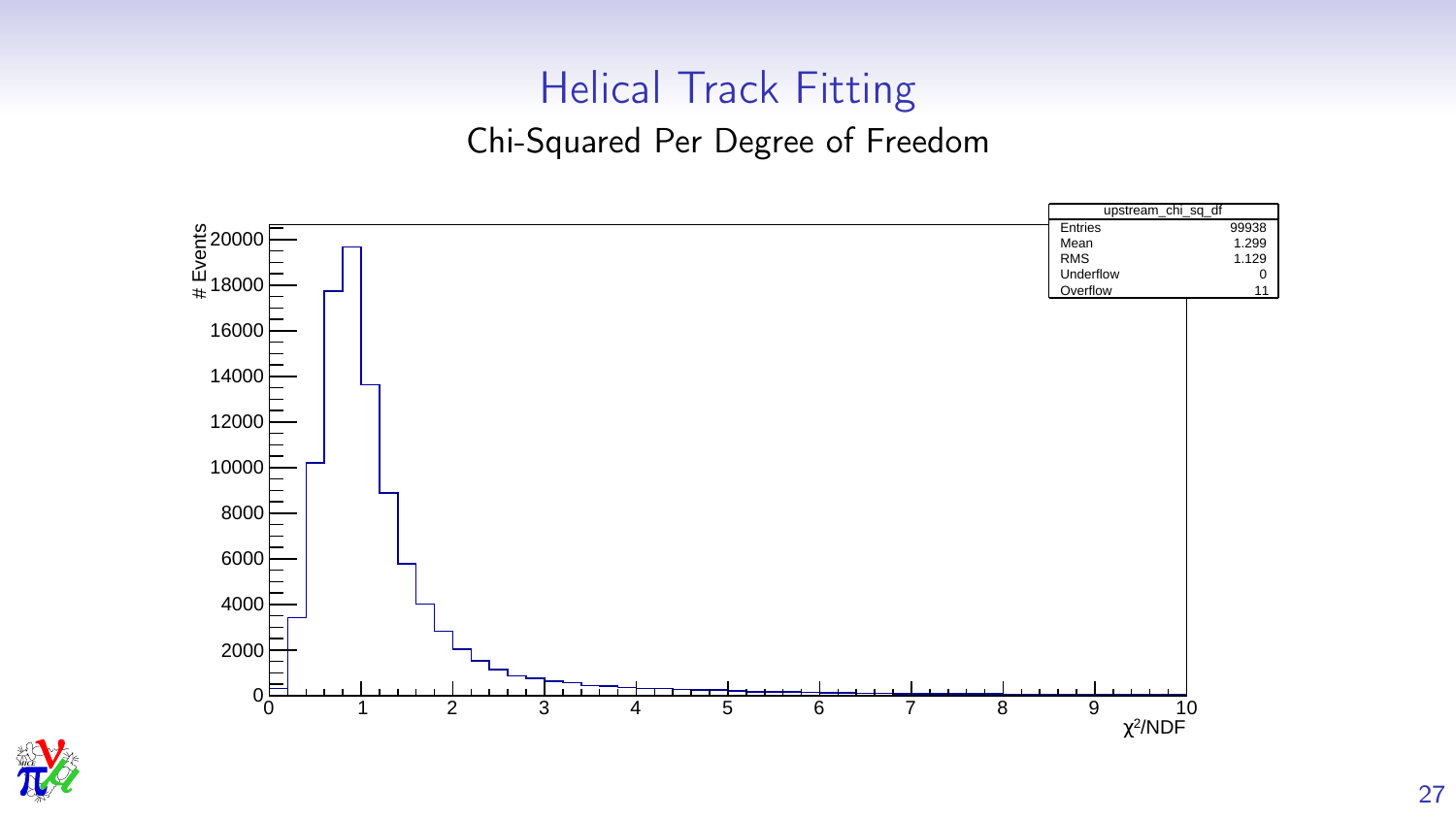# Helical Track Fitting

#### P-Value Distribution



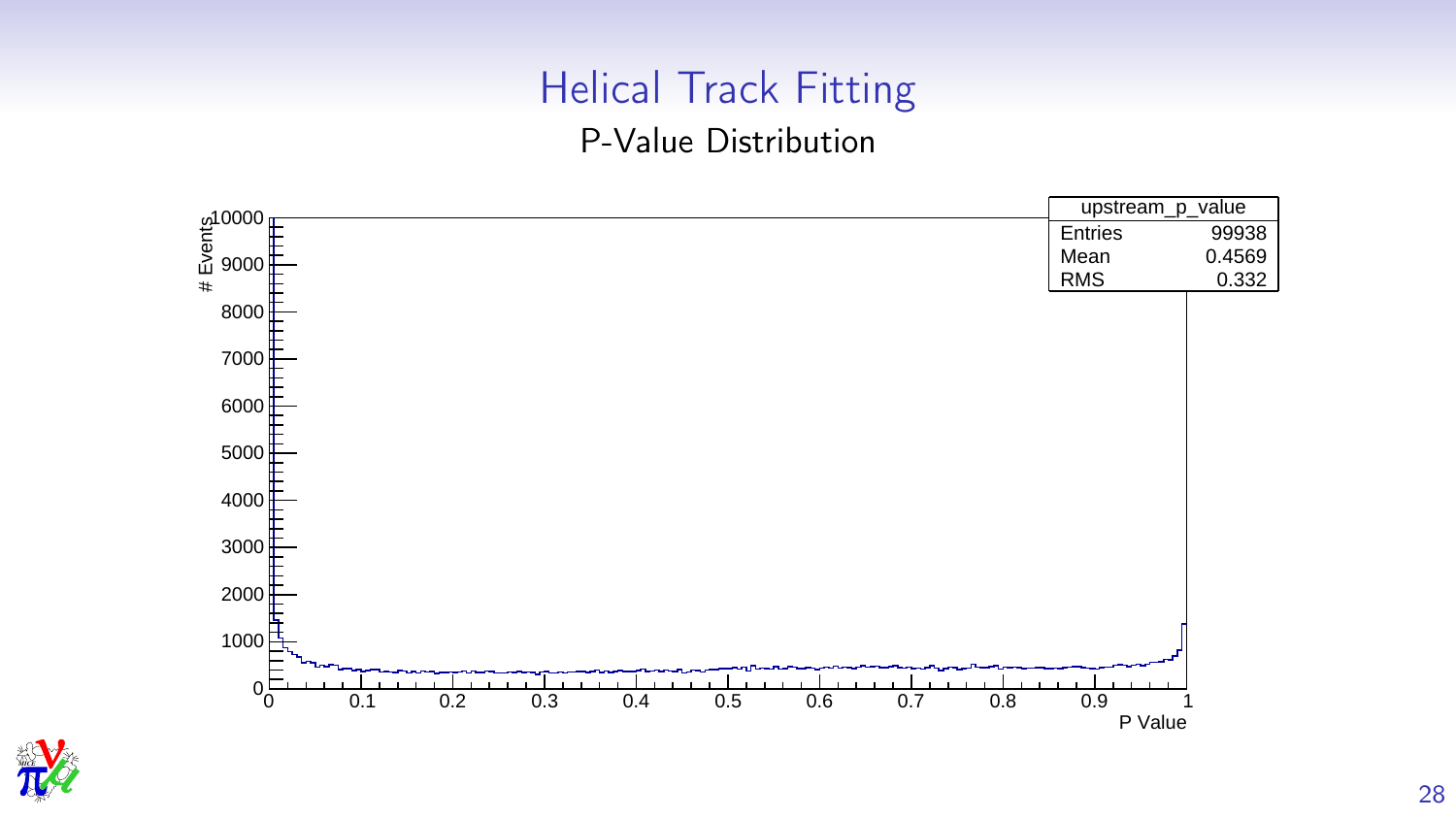# Caveats

This represents the halfway point between where I am currently and the requirements for complete understanding.

- This is using Geant4's definition of reality.
- I have assumed that the tracker is perfectly aligned to the field.
- Noise and dead-channels are not modelled.
- Standard MAUS Solenoid fields have been used.

Previous experience suggets that data should be very similar to the MAUS MC, but we need to check.

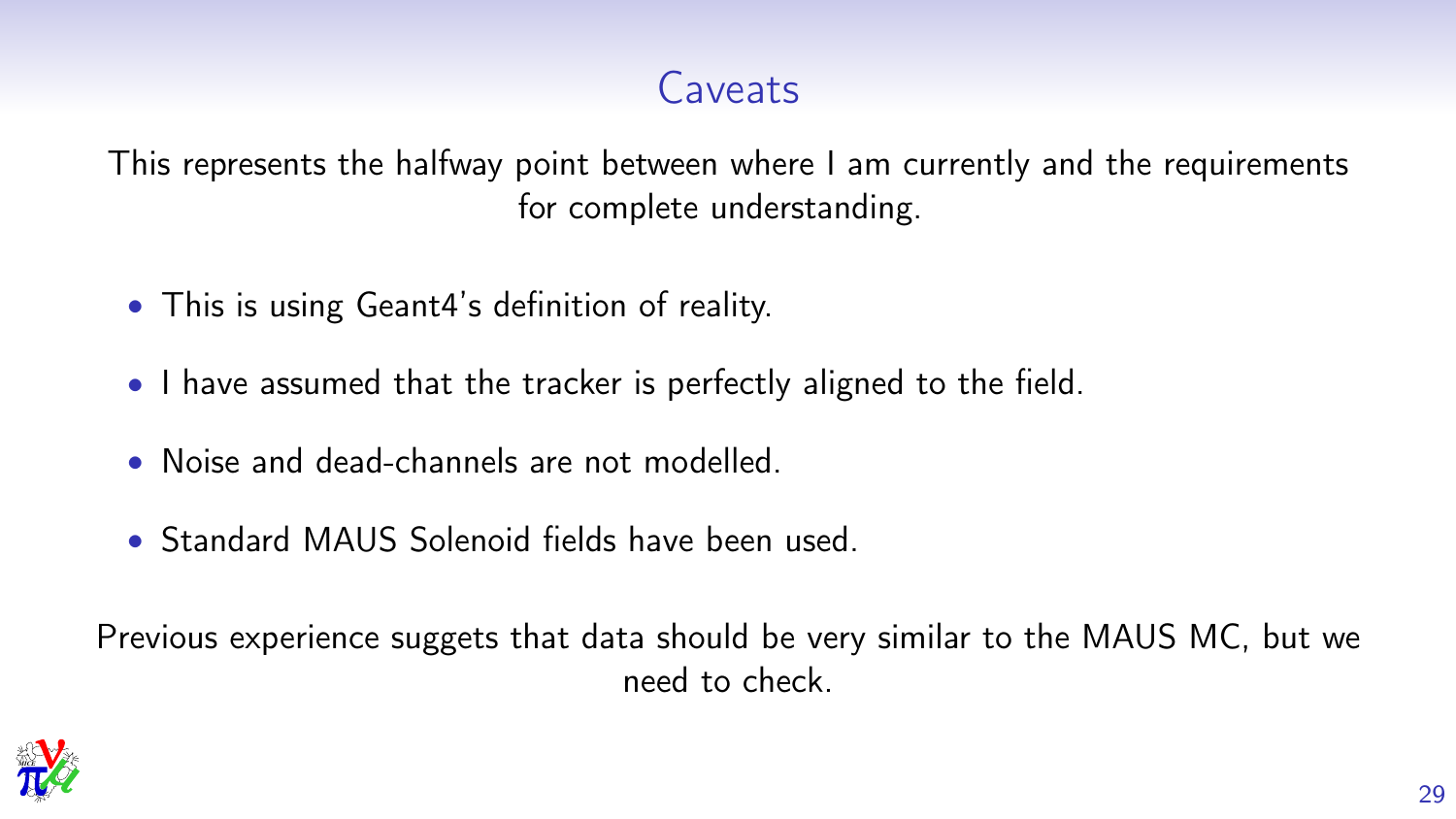# Conclusions

- The fitting routines perform well, almost in perfect agreement with analytical calculations.
- There are still some odd features to understand, but they do not seem to affect performance, only the shape of the P-Value distribution.
- A selection of simple and increasingly complex models have be examined, some in great detail.
- The understanding of how ideal P-Values migrate into our real P-Values is still required.
- First indication from this study is that the fit is performing very well in MC, hopefully data will see a similar performance.
- The effects of field misalignmen and non-uniformity are still to come and will conclude the study.

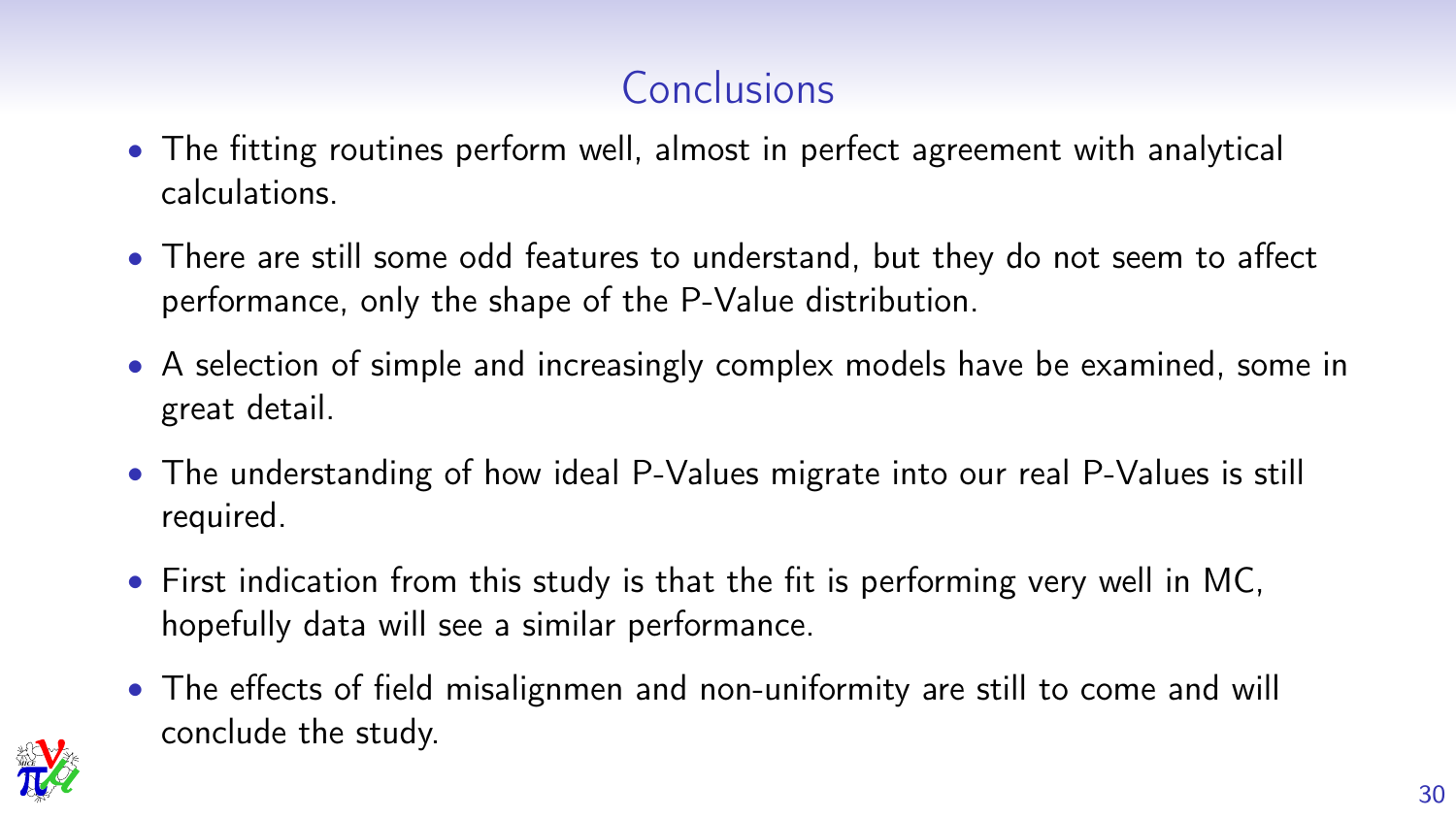### For the Analysts

From a track fitting perspective. It is advised that future analyses should exmine the Chi-Squared per degree of freedom for each track. Not the P-Value.

The P-Value uniformity should show you how the model is performing, but the whole tail of the Chi-Squared distribution corresponds to the first bin in the P-Value distribution, so it is too sensitive to be useful for our analyses.

The analysis of field uniformity and field alignment dependence is next on the list.